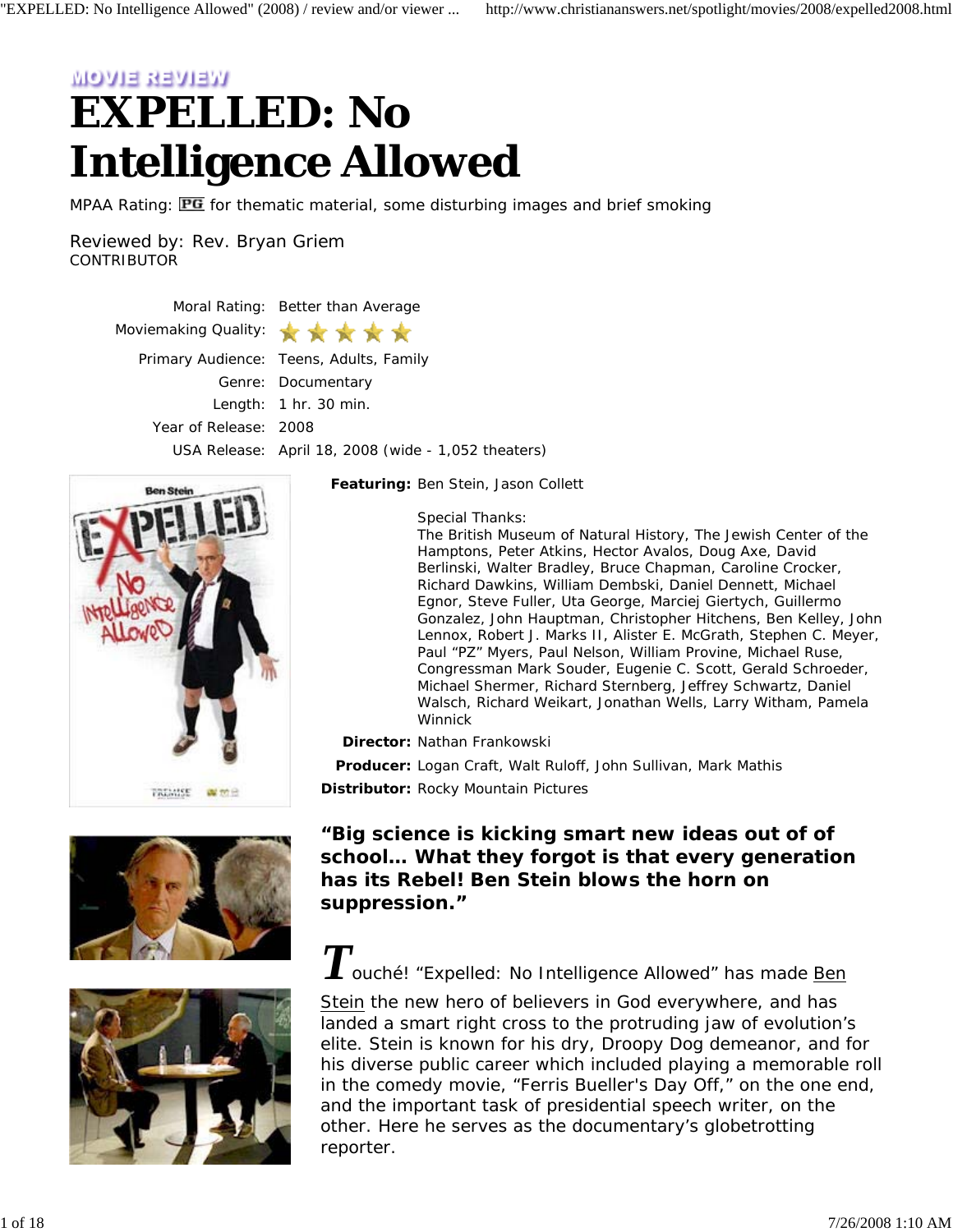









a smart romp and most enjoyable experience

Humorous film clips punctuate the movie, making what many might think a dry academic topic for theater-going into a smart romp and most enjoyable experience. Audiences are applauding as credits roll, and people are leaving theaters empowered as they perceive a mighty chink has now been made in the armor surrounding our culture's impenetrable, atheistic, Darwinian monopoly.

There is little doubt that evolutionary belief and atheism go had in hand, as one after another of its intellectual proponents admit this to Stein. When Darwinism is embraced, atheism is sure to follow as death follows decapitation, and this fact appears born out as the elite interviewees confess the sequence in their own lives and careers.

One Cornell University professor in the movie positively conceded that the end result of accepting evolution was, for him, the realization that there is no free will and no after-life. This seems a peculiar and irrationally happy reaction to the prospect, and thinking people everywhere would find this a rather undesirable state of affairs if true. So much is at stake, and the conclusion of the godless mindset is neither certain nor very scientific.

In addition, Stein noted that "evolution's top apologists have switched from defending Darwinism to attacking religion," and this is really the thing upon which the movie most concentrates. Is the United States a freedom loving, free-thinking, intellectually inquisitive nation of cordial academic pursuit, or is it a politically correct, closed-minded arena of thought controlling, in-crowd Neanderthals? The latter seems to be the conclusion of internationals, and the audience will draw the same conclusion as professors and educators present their tales of discrimination, blacklisting, and defamation at the hands of the American evolutionary juggernaut and its related tentacles.

The evidence is clear that a glass ceiling exists for scientific professionals who would dare countenance the notion of God as an explanation for what they readily observe in their various disciplines, and one notable scientist (who actually discovered a planet) immediately lost tenure for merely suggesting other than the Darwinian status quo.

A clip or two of Nazi atrocities are shown in brief, which are never easy to look at, but which are included as evidence of the outcome of evolutionary embrace. Stein comes from a Jewish background and traveled to Germany to examine some of the aftermath of Darwin's philosophy. There he found the various crematoriums used in World War II built to destroy the less "evolved" of the human species as well as those "less fit to survive."

The Berlin wall is also included as something of an illustration for what our own culture is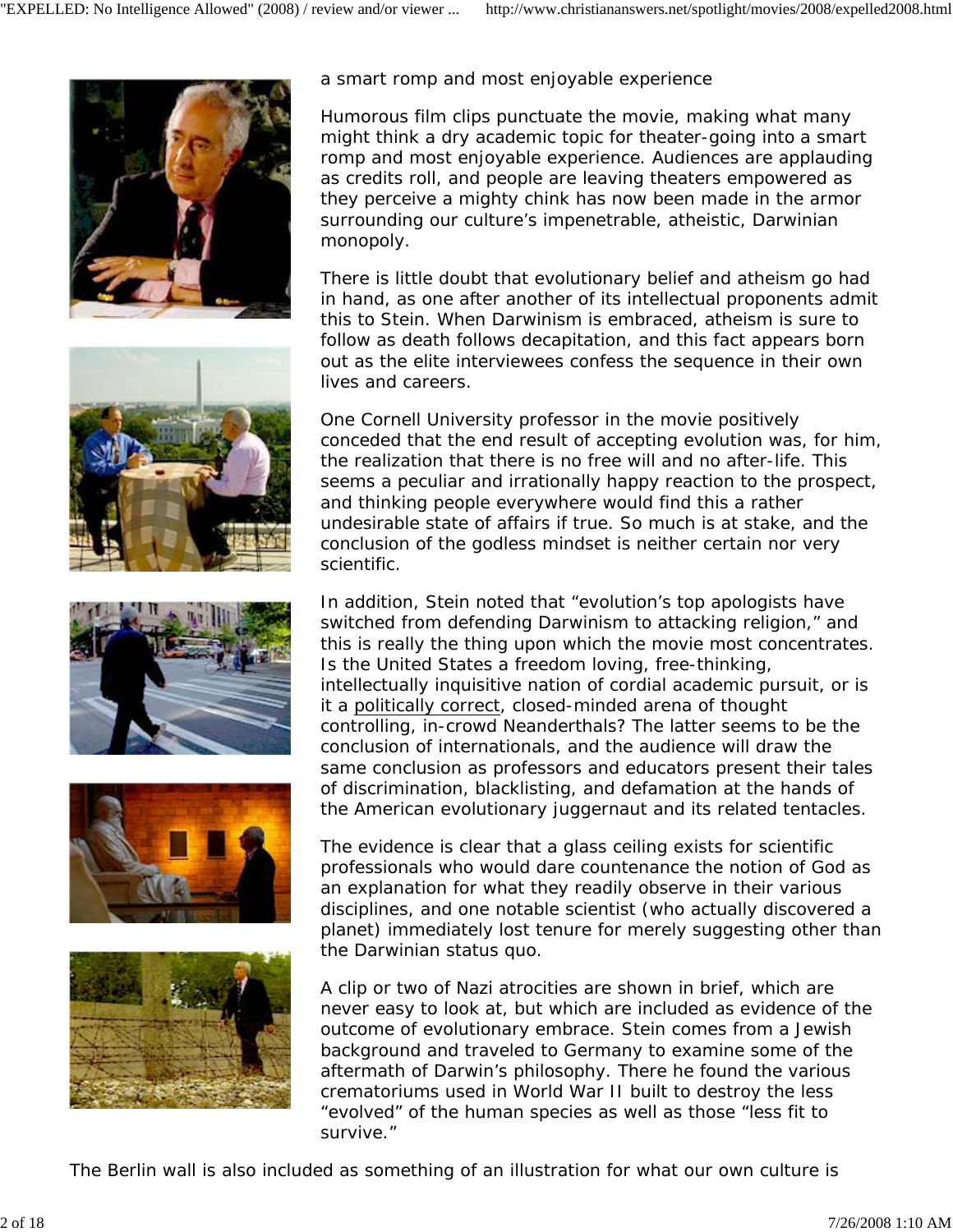doing with regard to scientific dissent. The East Germans walled out the western ideas that might get across and upset its prevailing communistic philosophies, and so our own culture has erected non-material walls against one informed dissenting hypothesis, namely, Intelligent Design (ID).

ID is not creationism, although the two are related. The former seeks truth though scientific investigation and concludes an intelligent designer behind the vast information and mathematical intricacies so evident in observed "creation." Creationism starts with the intelligent Designer and argues for evidence to support the premise. For Christians, God created the universe, and He did it according to what he has revealed to us in the Bible. Good Christians disagree as to whether the Genesis account is to be understood in terms of literal days or day-ages, but most would contend that evolution is nowhere to be found in the process.

The religious contribution ID makes is that it validates a transcendent designer—which everyone naturally refers to as "God." What ID doesn't do is tell us which God, and it's up to us Christians to provide an intelligent witness and reasonable evidence for the God of Intelligent Design being the same God of inspired Scripture, the one incarnated as Jesus Christ.

What makes the movie worth every penny spent on popcorn and admission, are the blatant "missing links" found in the conclusions of all the evolution proponents throughout. Stein would humbly ask for explanations, looking for inconvertible answers, yet was left amazed at what the responses all boiled down to. What got the evolutionary process going to begin with? Perhaps inanimate crystals just gave way to biological organisms, was one answer. What of the observed natural complexities in organisms that seemingly would require some sort of intelligent agency for existence? This was a good one. Richard Dawkins, the infamous atheist, evolutionary biologist and author of *The God Delusion*—a man who hates the very notion of God and says every imaginably awful thing regarding Him—in the film, conceded that if the design had an agent it would be that of some extra terrestrial. To hear that he would punt to Martians or little green men rather than God, brought to mind Romans 1:22-23,

"Although they claimed to be wise, they became fools and exchanged the glory of the immortal God…" (NIV).

All he did was leave the design question on another planet, rather than provide the solution.

ID is not a dead issue, because even those who oppose it cannot figure out how design in the universe got there, and despite whatever accusations they want to make against Christians and their faith, evolutionists also have faith, and it is blind. Blind, because they will not turn aside to what can readily be observed and consider its more obvious consequence.

There is one minor expletive uttered, closely synonymous with "Hades," but other than that there is little else to warn anyone about. Perhaps the old-time stock footage showing a man with a cigarette will offend some, but this is about as objectionable as it gets.

I recommend this film for Christians everywhere

I can say whole-heartedly that I recommend this film for Christians everywhere. See it, and show it to your non-Christian friends. I think you will enjoy the movie and glean some rich material for discussion afterward. My only regret is that "Expelled: No Intelligence Allowed" is limited in its release. Maybe with mass patronage it will spread to wider exhibition. Let's hope it does, because the emperor has no clothes, and this exposé makes it obvious. Also, pray for our science community, because…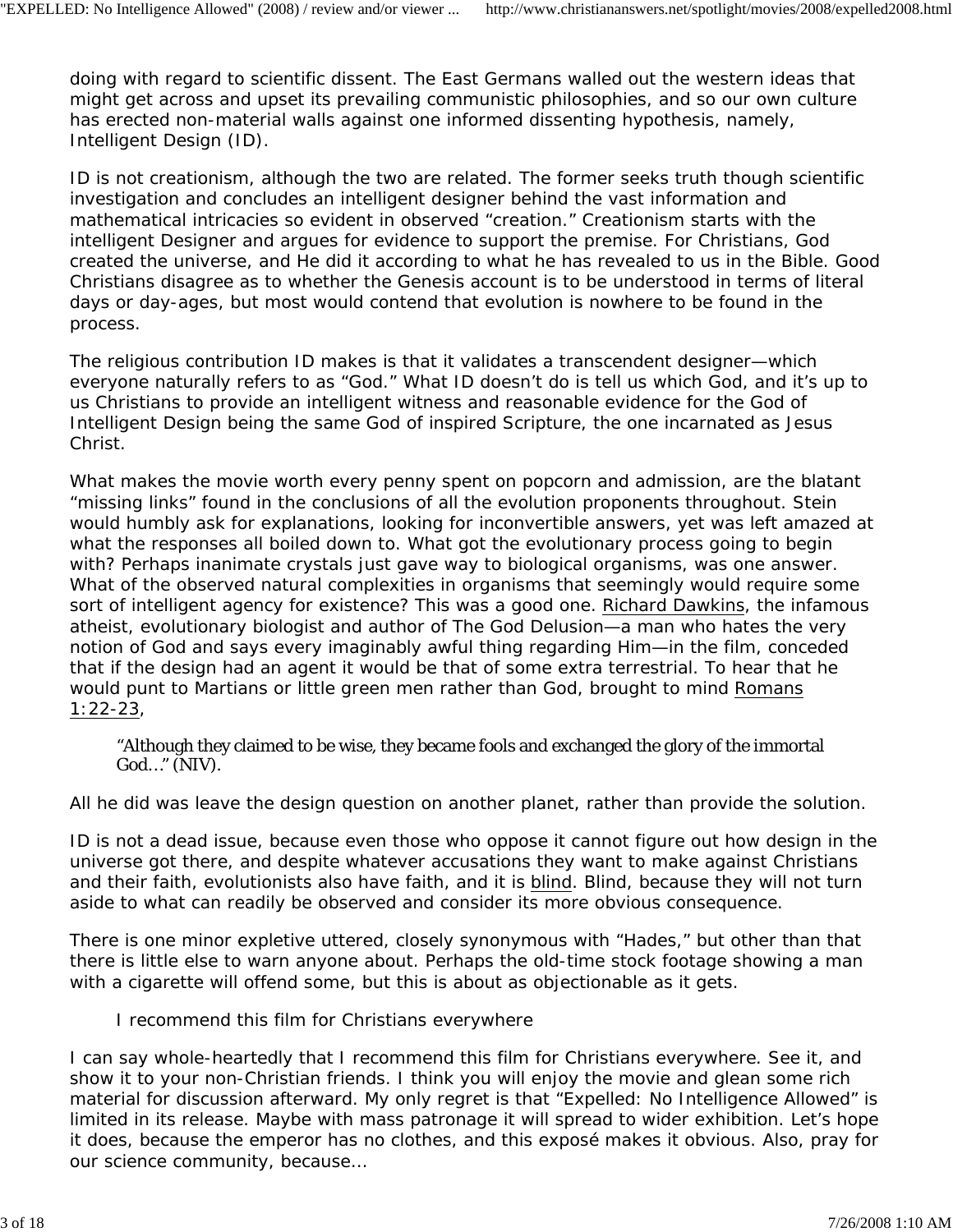"The god of this age has blinded the minds of unbelievers, so that they cannot see…" (2 Corinthians 4:4 NIV).

#### *More information*

- See list of Relevant Issues-questions-and-answers.
- **Production Information**
- About Ben Stein
- Producer Bios
- **Endorsements**
- Article: "Expelled" producers expose efforts to defeat their film
- Article: What Happened to Freedom of Speech?
- Scientists who believe in a Creator



### **Positive**

**Positive** - First, the reader should be aware that this film is not about Creation Science and not a single Creation Scientist was interviewed. Ben Stein set out to demonstrate that Intelligent Design was being suppressed for political and religious reasons. The scientists interviewed are all from mainstream academia and science, and include someone kicked out of the Smithsonian for allowing ID to be mentioned. The film also explores the dark side of the consequences of Darwinianism such as took place under Nazi Germany. The best part of the film, however, is when atheist Richard Dawkins admits to Ben Stein (the full comments are included, not just a sound bite) that he does not have a problem with Intelligent Design so long as the Designer is an space Alien and not God!

In other cases we hear atheistic 'skeptics' declaring that life grew on the backs of crystals (again, these are not sound bites but interviews) or were seeded by space aliens (so much for skepticism)! The film is highly recommended for those who want to understand the politics behind the scientific academia. That this is not just isolated I can attest, for this climate is one reason I opted to get my Masters in religion rather than science. I simply didn't know how to keep my mouth shut, and fortunately neither does Ben Stein.

*My Ratings:* Moral rating: Excellent! / Moviemaking quality: 4

*—David Criswell, Ph.D.*

**Positive** - This may be the movie talked about this year. Quality production, kept interesting with first person quotes, mostly on camera, and lots of clips from well known past movies to add interest and visual stimulation. The content was very interesting and reflected my experiences in the University of California classes. But that aside, the only thing I would have added are concrete examples in the huge holes in the theory of evolution. But the films points are well made, and that is, freedom to speak a dissenting option is not allowed in our society in the sacred area of science.

*My Ratings:* Moral rating: Good / Moviemaking quality: 5 *—John Fox, age 55*

**Positive** - I expected this movie to be another boring documentary, but it was very funny and very enlightening. I would encourage everone who loves their freedom in America and knows Darwinism is false to support this movie by seeing it in the theatres. You won't be disappointed, Ben Stein has his usual dry humor in there while still fighting seriously against evolution.

*My Ratings:* Moral rating: Good / Moviemaking quality: 4.5 *—Ariel, age 17*

**Positive** - 'Expelled' not only challenges every personal scientific belief and opinion we hold as to whether it's based on fact or fiction, but cements the need to allow others to express their scientific beliefs and opinions. The movie focuses on one

#### **Recommend resources on this topic**



**The Case for a**  Creator **DVD** *featuring Lee Strobel*

Based upon a *New York Times* best-seller, "The Case for a Creator" is a remarkable

film about Lee Strobel's journey from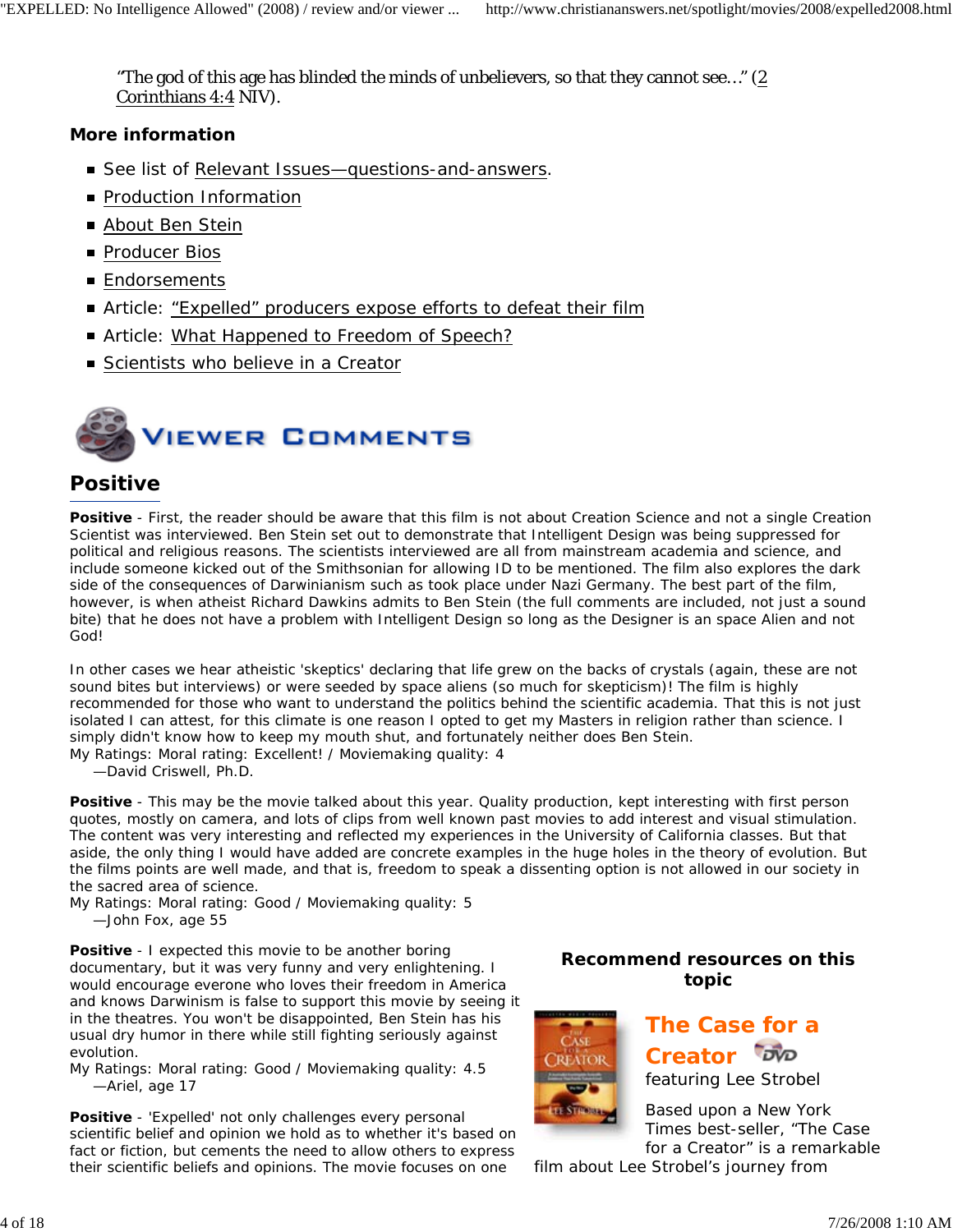of the foundations of the USA in allowing freedom of speech by holding the mirror of this freedom to science, mainly the evolution verses intelligent design debate.

'Expelled' then exposes the suppression of other possibilities of the beginning of life by the 'powers that be' in the science community. This suppression goes beyond mud slinging by crossing far beyond the lines of freedom to be vicious, vindictive, blackballing, and destructive.

Interestingly enough, backers of evolution claim that intelligent design is a front for creationism. However, the movie revealed quite the opposite. Evolution seems to be fiercely supported by atheists. Scientists of religious and non-religious backgrounds both agree, due to evidence, that intelligent design has merits from a purely scientific perspective.

This movie exhibits openness to freedom of speech regardless of personal beliefs by allowing both sides of the debate to share why they believe what they believe, while showing tremendous creativity in the making of a documentary through the use of music, historical footage, directing, script writing, interviews and on-site footage. Most importantly, the film engages the mind and heart in ways few films do. When the DVD hits the stores, I will run, NOT walk, just to have a copy in my library. *My Ratings:* Moral rating: Good / Moviemaking quality: 5 *—Andrea, age 35*

**Positive** - I greatly anticipated this film coming to the big screen and I was even more excited when it actually made it to two theaters nearby. Perhaps I was too excited, because this is not exactly a movie that causes an adrenaline rush. Ben Stein did an excellent job overall. It did however seem a little bit long. I would have been more alert if he would have worn those crazy shorts with his red tie and long black socks as on his movie web sight. I would have loved to have watched him interview Richard Dawkins in that 'get up.' I do not think that this will hold the interest of young teens, but you never know, the theater environment does have its affect.

The film hits on at least three major points, including (1) the knee-jerk reaction in the general scientific community (but not limited to) over Intelligent Design (including dismissals, denial of tenure, etc.), (2) the social impact of Darwinism in history (the Nazis in particular) and how Darwinism leads to despair, finally (3) that it has lead many to atheism. It seemed to barely scratch the surface of the I.D. scientific argument. Michael Behe was completely left out of the picture even though his irreducible complexity is the most powerful argument that I.D. has. I did not recall William Dembski bringing up specified complexity either. Thus the 4.5 rating. *My Ratings:* Moral rating: Excellent! / Moviemaking quality: 4.5 *—Jp, age 37*

**Positive** - This movie is not intended to prove the existence of God, or even that the God of the Bible is the creator of the world. It's focus is entirely on those scientists who oppose intelligent design and the reasons that they try to keep it from being discussed in the scientific world. 'Expelled' also reveals to the viewer the moral/ethical implications of Darwinism by showing the biggest example of Social Darwinism in recent history: Nazi Germany and its cruelty toward the 'unfit to breed' and 'unworthy of life'. Before they go into the theatre viewers should know that Stein does not intend to 'prove' anything in this film other than that 'atheists' and 'evolutionists' are afraid of Intelligent Design, for reasons they

spiritual skepticism to a profound faith in the God who has etched His indelible signature upon every galaxy and living cell—the Creator now revealed by 21st century science.

[More Info] **US\$19**<sup>95</sup>





# **Unlocking the Mystery of Life DVD VHS**

This film beautifully and convincingly presents the scientific case for INTELLIGENT DESIGN. It

shows why informed scientists are increasingly turning away from Darwinian evolution. This is an accurate, up-to-date documentary that you will be proud to share with even your most critical-minded, secular friends.

[More Details] **US\$19**<sup>95</sup>





# **Icons of Evolution DVD VHS**

Most students are not learning the truth about Darwin's theory of evolution. A growing number of

respected scientists report that the most famous "examples" of evolution (the icons of evolution) are based on outdated research and sloppy logic. This includes Darwin's "Tree of Life," finches from the Galapagos islands, antibiotic resistant bacteria, etc. This accurate, up-to-date documentary shares the fascinating truth about all the major icons of evolution.

[More Details] **US\$19**<sup>95</sup>

Add to cart



#### **Incredible Creatures That Defy Evolution DVD VHS SERIES**

A high-quality series that uses the fascinating world of animals to reveal design that disproves Evolution. Provides exciting and memorable evidence for a Creator. Interesting photography. Wonderful for the whole family and easy-to-understand.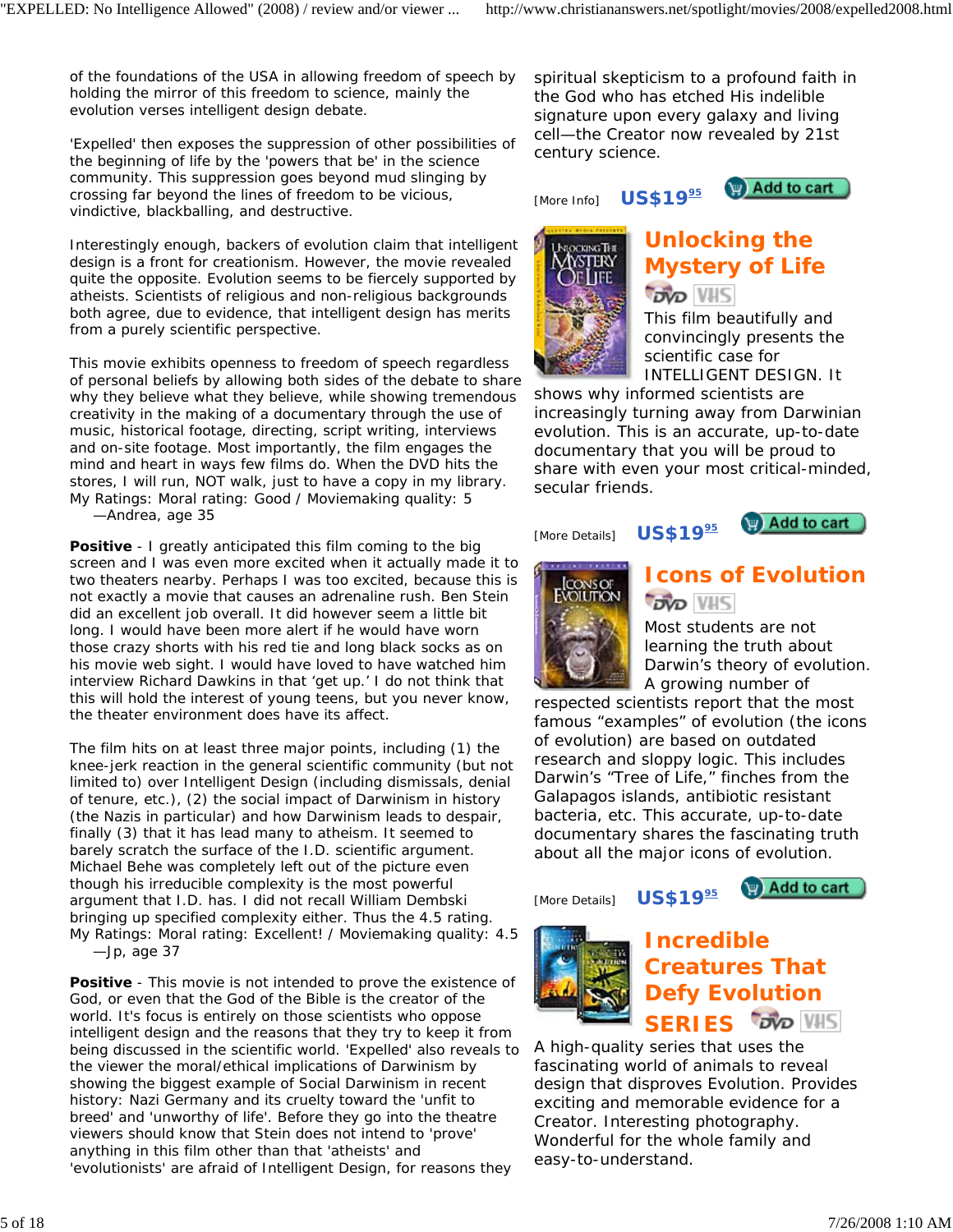dance around and avoid facing. Stein tries to gently coax it out of the men he interviews and at the very end he finally gets the answer we Christians suspected (and the Bible predicted) all along: Evolutionists do not despise Intelligent Design because it involves the work of a sentient being. They tremble and snarl because it causes them to come face to face with the God of Abraham, Isaac and Jacob. Richard Dawkins gives the most eye-opening confession: he might allow that green aliens created the world but he would never accept that it was the work of the Christian God. Mission Accomplished: Stein proves that the debate between Darwinism and Intelligent Design is not suppressed by the inferiority of ID's arguments or the superiority of Darwinism's answers. It's because the Darwinists are terrified of the implications of allowing a debate. By opening a dialog they would be admiting that there may be a God that they have to answer to. Darwinists refuse to confront ID because they are afraid to confront the God who designed the world for His glory. We ought to pray for them, because it is truly heartbreaking to watch these scientists express such hate toward the loving creator of the universe.

*My Ratings:* Moral rating: Good / Moviemaking quality: 4 *—Willow, age 18*

**Positive** - This documentary was superb. Many of us, as Christians from a Christian World View may not realize the fact that Atheism and Darwanism, which go hand-in-hand, claimed more lives in the 20th Century alone than all of the so-called 'Holy Wars' in world history. This fact is brought to life in this must-see documentary. A compelling argument is made that Naziism and Darwin's theories together and in their extreme were responsible for the attempted extermination of the Jewish race. It seems that most every nation that has embraced this philosophy has followed the same path of human suffering and bloodshed. Whether we are looking at Hitler, Stalin, Chairman Mao, or the killing fields of Southeast Asia, the common thread is always there which is Aetheistic-Darwanism.

The conclusions are simple: what is taught in the classroom today could be government policy carried out at the end of a gun tommorrow. It is time to take back our higher institutions of learning today.

*My Ratings:* Moral rating: Good / Moviemaking quality: 5 *—Kyle Barrier, age 46*

**Positive** - Bravo to Ben Stein and all involved in the production of 'Expelled.' The light at the end of the tunnel could be the twinkle in Stein's eye! His witty approach to developing a search for truth in the evolution-intelligent design war is captivating and informative. Capitalizing on vast film collections available of historical and professional content to implement his examination of the Darwinist death grip within the scientific and educational worlds, Stein romps through vignette atop vignette, intermingling interviews with experts from both camps continually freeing truth to shine again.

There is one sobering moment Stein suddenly buries his head in his hands during an unemotional report on results of Hitler's adherence to Darwin. This documentary has hewn the path to the highest level of apobetic desemination of information available to the present world. Excuses are no longer creditable in sidestepping the major contentions across the planet.

One easily musters a beginning list of topics supportable for this electric genre of journalistic docuscope : The global warming scam; Abortion; Islam; the war against the Jews and Israel, the media manipulation of politics {vis-a-vis the utter,

[More Details] **US\$59**<sup>99</sup>





**ORIGINS: How The World Came**   $\overline{op}$ **to Be VHS** *by Christian* 

#### *Answers*

See the mostly widely acclaimed Creation series — televised in numerous nations. Covers all the basic issues of evolution vs. creation. Hosted by Dr. A.E. Wilder-Smith and featuring around the world photography, special effects and animation.

[More Details] **US\$99**<sup>00</sup>





**In Six Days** book *edited by John F. Ashton, Ph.D.*

Learn why fifty scientists, through faith and scientific fact, have come to the

conclusion that Gods Word is true and everything had its origin not so very long ago, in the beginning, *In Six Days*.

[More Details] **US\$12**<sup>99</sup>

**P** Add to cart



# **The Case for Creation** *DVD* VHS

*featuring D. James Kennedy and numerous expert witnesses*

Expert witnesses present a compelling summary of the scientific evidences for Creation (and against Evolution). Shot on-location in many different settings, including the historic courtroom of the "Scopes Monkey Trial."

[More Details] **US\$19**<sup>99</sup>

**P** Add to cart



#### **The Illustrated Origins Answer Book** *by Paul S. Taylor (Christian Answers)*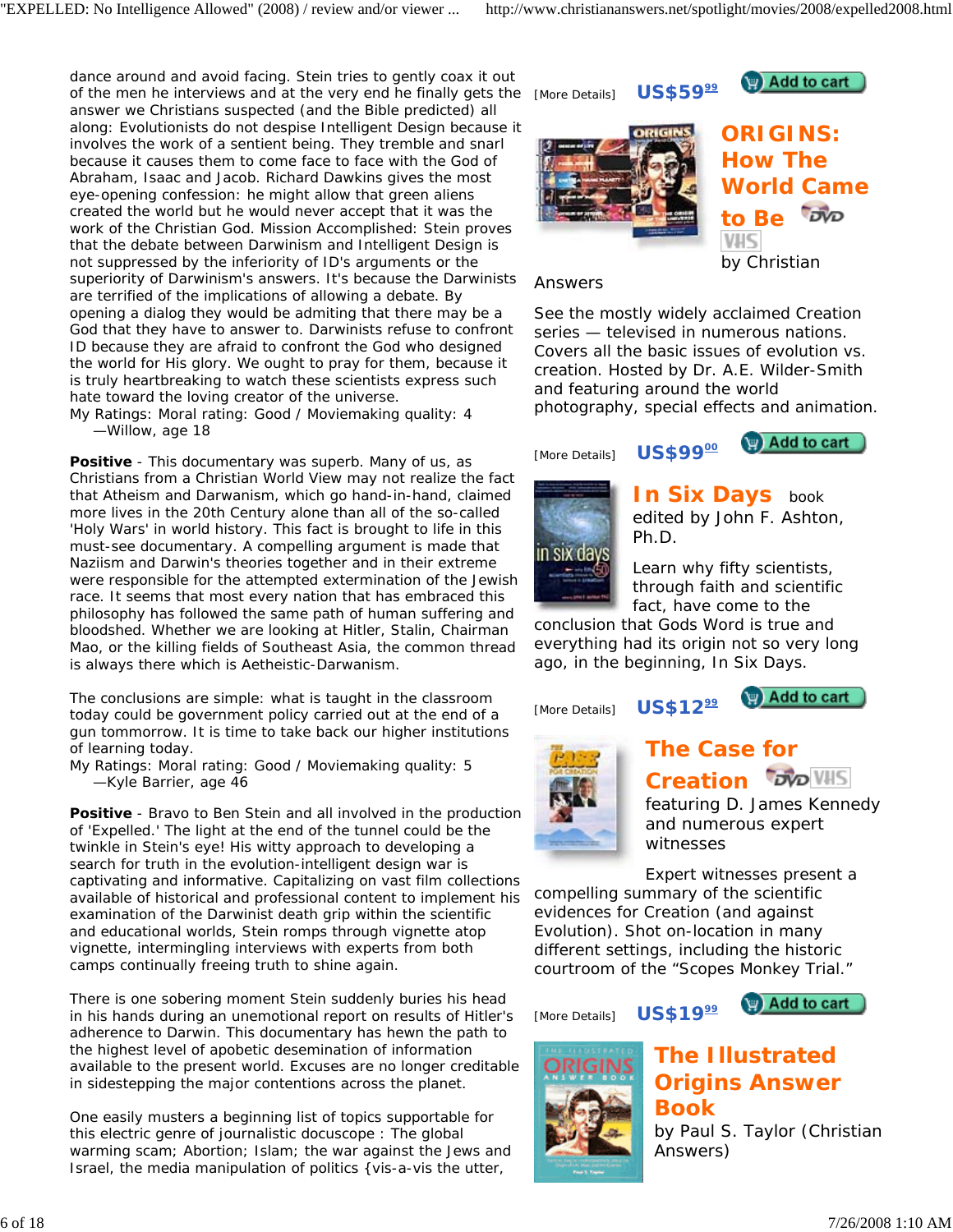complete blackout of Governor Huckabee's climb to win the Republican primary race}, and the list goes on and on.

'Expelled' closes with the credits rolling amidst a rousing ballad calling the viewer to soldier in this war for freedom and truth. One can only hope for quick and certain victory that other needful issues might then be brought to the fore.

*My Ratings:* Moral rating: Excellent! / Moviemaking quality: 5 *—T. L. Farley, author, When Now Becomes Too Late, Distant Reaches, age 61*

**Positive** - This is a brilliant film that brings out the underlying core issue behind this propraganda and hopefully stirs up action within our community and opens the eyes of those who have been deceived by darwinist beliefs and what happens when our freedoms are taken away. Of course they didn't have enough time to go into detail on everything and that is another thing that hopefully comes from this fim, individual exploration of Christian apologetics and creation science, however they did bring out main scientific points that are not only evidence against evolution but evidence for intelligent design and the biggest one would probably be the complexity of the smallest a single cell. They spent a good deal of time and effects on this and pointed out how there was no way that Darwin could have ever imagined the complexity that he mistook for simplicity. That a single cell is so complex, we could never even understand it today with all the technology that we do have. I agree that this is a very important film not only to support, but to see, to learn from, to be encouraged and awakened by and to reach out to the lost.

*My Ratings:* Moral rating: Excellent! / Moviemaking quality: 5 *—Angela, age 29*

**Positive** - This was a great movie and a must see. It was extremely informative and had very good film-making qualities. Some critics have said that this move lacks substance and produces no real arguments for either the Neo-Darwinists or the Intelligent Design supporters. But Ben Stein's whole purpose for making the movie was to merely point out that there is a lack of freedom when concerning the theory of Intelligent design. As was said towards the end of the movie, most of battling this ban on ID is just knowing a ban exists. This movie isn't a blatant attack on Evolution. Even though, during the interviews you can see how absurd some evolutionist thought is. As a teenager, I was not bored and would recommend this to all my friends. This film is very well done and gets its points across in a very artistic manner. It will help all who watch it in the battle against evolution.

*My Ratings:* Moral rating: Excellent! / Moviemaking quality: 5 *—Brendan Lee, age 15*

This best-selling Creationist book is absolutely unique. In a single volume, readers can fly through abundantly illustrated chapters, and then find a treasure trove of fabulous references and quotes to back up the evidence. Excellent for non-Christians, too! (also see, the related ORIGINS videos

[More Details] **US\$10**<sup>99</sup>

Add to cart



# **The New Answers Book**

*Ken Ham, General Editor*

Answers to over 25 of the most-asked questions on creation/evolution and the Bible. Great for every

Christian library! Recently expanded.

[More Details] **US\$11**<sup>99</sup>

**P** Add to cart



**The Great Dinosaur Mystery** *DVD* **WIS** *by Paul S. Taylor (Christian Answers)*

Children are being misled by public education. The facts

about dinosaurs point away from Evolution, not toward it. It's time kids heard the evidence about these incredible creatures, and what really happened to them consistent with a biblical worldview. View the video here on-line.

[More Details] **US\$1999**



**Positive** - This film was so well done. The film showed the hypocrisy and extreme activities that staunch evolutionists are willing to engage in with an attempt at silencing other brilliant scientists through threats and coercive action in a country founded on freedom of speech. Exposing the evolutions' view that evolution must lead to athiesm, while denying any religious motivation was shear brilliance. The movie-making quality was excellent. The use of old film footage and photos even kept the teenagers engaged in the film and, I must admit, added a second dimension to my thoughts as well. Very difficult and emotionally-charged subjects, such as the Holocaust, were handled modestly. My only disappointment was the film's short run in our local theaters. I would have taken friends and family to see the film had there been more time. This movie will be added to our collection when it's available.

*My Ratings:* Moral rating: Good / Moviemaking quality: 4 *—B Grupp, age 43*

# **Negative**

**Negative** - While the film itself is competent, the underlying message is detestable and an insult to atheists and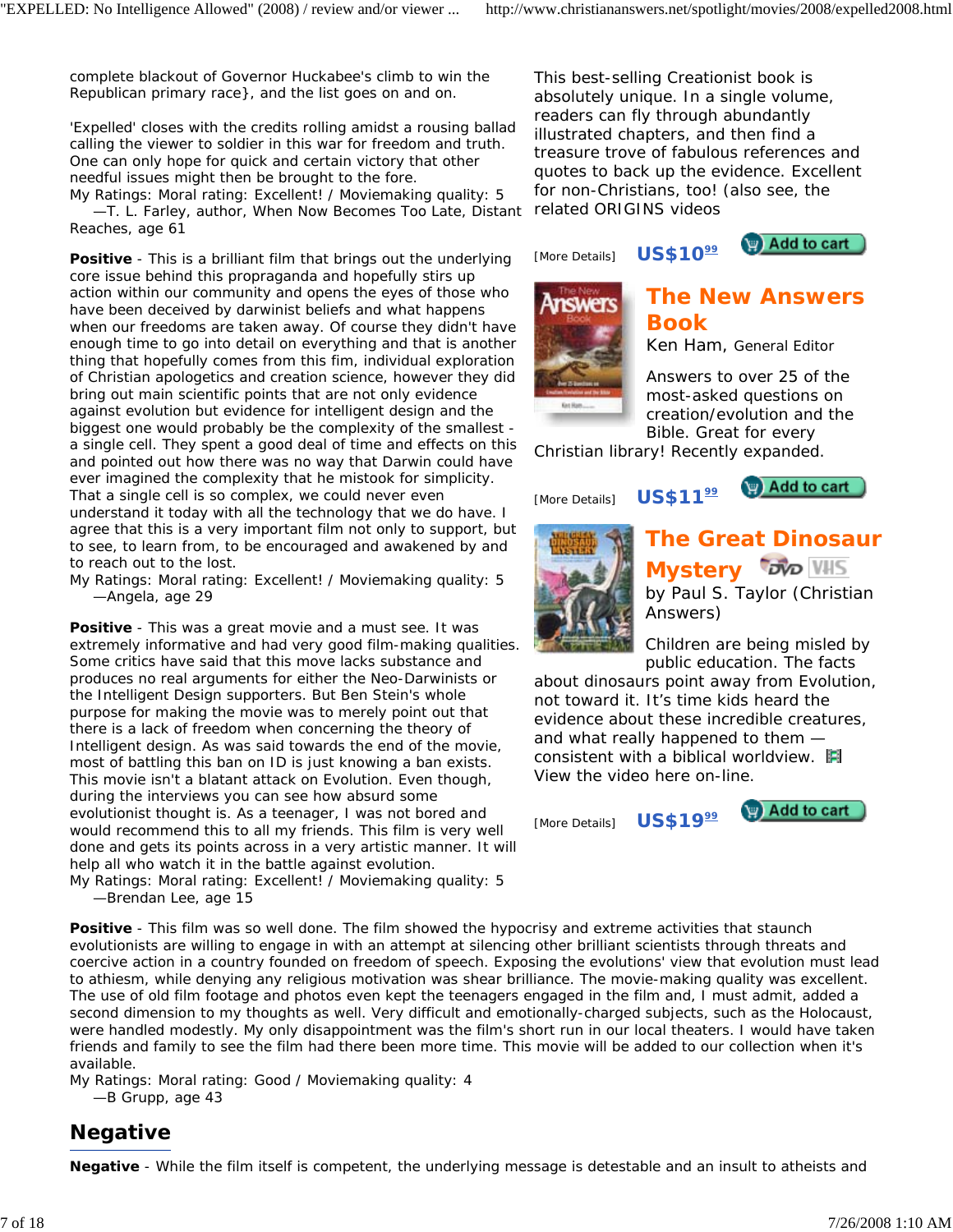theists alike. The movie assaults a perceived arrogance on the part of atheists and evolutionists, and then proceeds to commit the exact same crimes on them. Virtually no quality arguments were presented for either side. For theists, any point boiled down to meaningless semantics, or the twisting of an atheist's words so that they look like a fool (The reviewer's reference to Richard Dawkins' 'Little Green Men' is a perfect example of this). A waste of time, money, and Ben Stein's talent. Even as an atheist, I acknowledge that there are much better arguments for a supreme being than anything presented in this movie.

*My Ratings:* Moral rating: Average / Moviemaking quality: 2

*—Jeff, age 19*

## **Comments from young people**

**Negative** - I think the movie brings a fantastic message out, but I almost fell asleep watching it! This movie is geared towards adults which is good, but I believe the message should be showed to kids and teens of the next generation so that they will learn now and stop the maddness when they get older! Overall, it was geared to an older crowd and I hope ben stein makes a movie similar geared towards teens!

*My Ratings:* Moral rating: Excellent! / Moviemaking quality: 4

*—Katie, age 15*

**Positive** - Well, this movie was horrible at first, actionwise. My friend and I got in there and we literally asked my mom if we could leave to go see a different film. She said no, and we resulted to staying. I am SO glad we did! It gave us both a great perspective on the world and how it views creation and stuff. And the fact the intellegant design gets people kicked out of their jobs by the mere suggestion was fascinating, though it made me angry. My friend and I literally yelled 'Amen!' or 'That's STUPID!' because we couldn't believe that these people felt so strongly opposed to the Creator idea. Man, it made us angry to see some of the people in the documentery rip on God. After all, he made them! We came out of the movie in awe and in a huff at the fact that our religion had been so severely insulted. But it was amazing and I was sad when it ended. I was fascinated the whole time. I recommend it for those who are struggling with the concept and for those who are merely interested in what these atheists and Christians have to say. It's amazing, but not for younger folks. A great film. *My Ratings:* Moral rating: Better than Average / Moviemaking quality: 4

*—Emily, age 13*

#### **Endorsements**

"…I love Ben Stein. We worked together in politics many years ago. He's a charming, engaging, and very bright guy. He's on the right track here. What he's doing in this film is extremely important because it is opening up an honest debate in the public square where people can hear reasoned arguments on both sides and make their own conclusions.…" - See: "Myths about 'Expelled'"

*—Chuck Colson, Radio Commentator, Founder of Prison Fellowship*

"…This is an enormously important project and I am so proud of the fact that Ben Stein, who is a national treasure, is part of it. People know that there is a dictatorial impulse at work in the land to shut down even the most elementary questioning of this unquestionable belief in random evolution and the American people don't like being told by their 'betters' what they are supposed to believe.…"

*—Michael Medved, Nationally Syndicated Radio Host*

"…I urge everyone not to miss 'EXPELLED: No Intelligence Allowed.' I found it riveting, eye-opening, and even astonishing. Ben Stein does a masterful job of exposing the ruthlessness of evolutionists who will go after anyone who challenges or merely questions Darwinian orthodoxy. I was on the edge of my seat -- entertained yet instructed. This movie is a must-see. Challenge school board members in your community to watch this well-produced documentary. Even pay for their tickets, but get them there! Congratulations to Ben Stein and the producers for the courage to create a much-needed perspective on the erosion of freedoms in America.…"

*—Ken Ham, President of the world's largest apologetics [or Bible-defending] ministry, Answers in Genesis, and the newly opened Creation Museum*

"…"Ben Stein's film, 'EXPELLED: No Intelligence Allowed,' makes a powerful case for 'Intelligent Design' in explaining the origins of life and the creation of the universe. It also exposes an entrenched and aggressive Darwinist establishment in academia that suffocates all competing points of view. Highly qualified professors and scientists who dare to question evolutionary orthodoxy are systematically excluded or summarily dismissed. It is political correctness run amuck on university campuses. Stein sets out on a mission to find out why I.D. is most often expelled from the public square, and what he discovers in this riveting documentary is incredibly enlightening. I recommend the film enthusiastically.…"

*—James C. Dobson, Ph.D., Chairman of the Board, Focus on the Family*

"…It's no surprise to those of us trying to communicate the Good News that God is now excluded from most scientific discourse on campuses and in the media. We are seeing the consequences of locking matters of faith out of our classrooms. We applaud Ben Stein for casting light on today's challenges to academic freedom.…"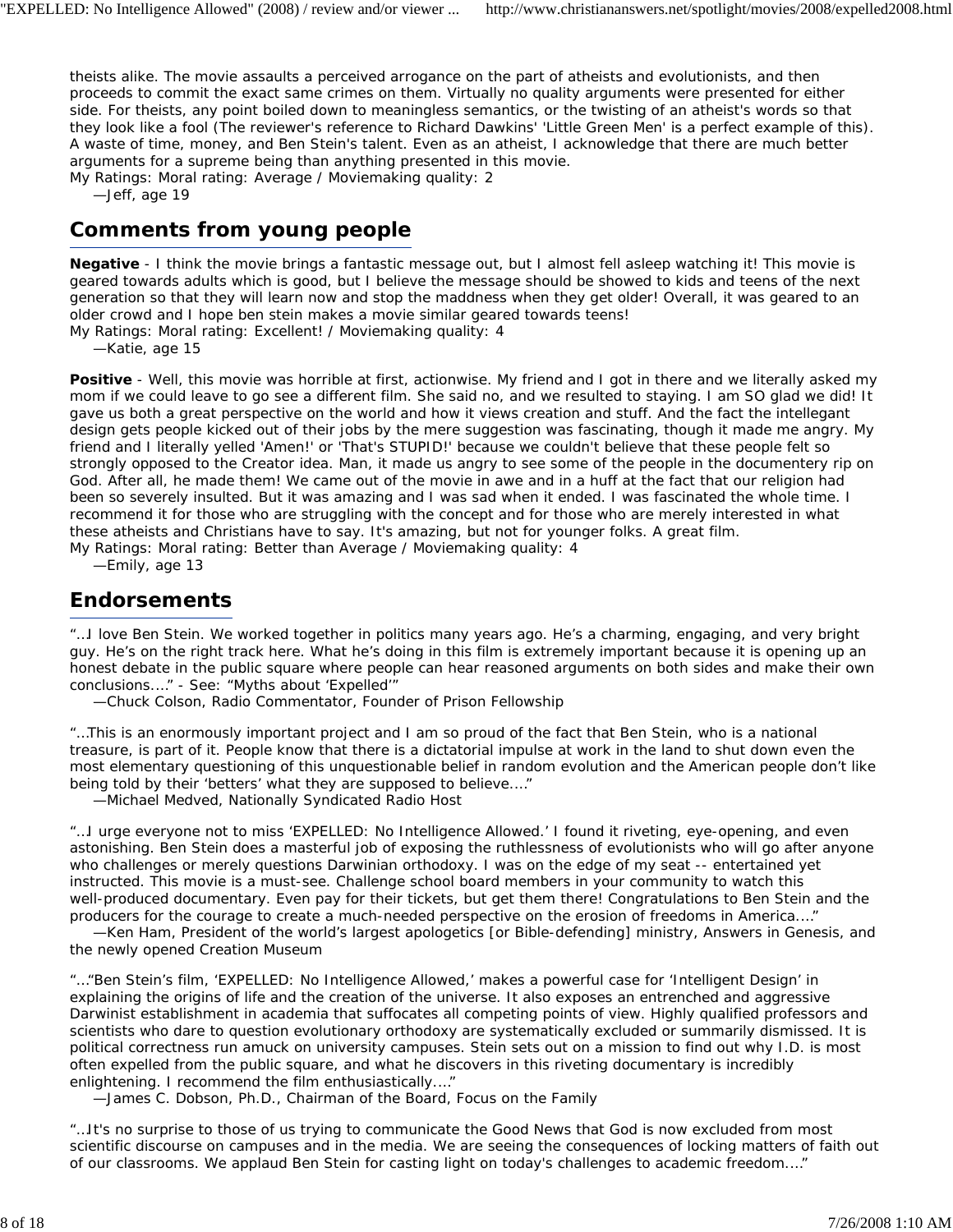#### *—Luis Palau, President, Luis Palau Association*

"If you have felt frustrated by all the lies about Intelligent Design, you will be thrilled with this movie--especially the concluding interview with Richard Dawkins. Please, go to EXPELLED! Take your church, your youth group, your neighbors, your mother. It will spark interesting conversations."

*—Ray Comfort,*

"…"I saw EXPELLED and thought it was tremendous! The sheer intellect on the ID (Intelligent Design) side of the debate clears the notion of 'fairy tales' and the honesty of famous atheists like Richard Dawkins and his minions is shocking. Ben Stein does an excellent job using humor, tenacity, and personal passion to expose the anti-God, anti-American, Big Science agenda, linking Darwin's theory to the horrors of the Holocaust. A must see for every believer, agnostic, and atheist.…"

*—Kirk Cameron, Christian actor and TV host*

"…Thank you for the triggering a cultural earthquake through 'EXPELLED: No Intelligence Allowed.' When I saw it, I was stunned, amazed, shocked, entertained, enlightened, moved, and overwhelmed! The Berlin Wall theme was brilliantly executed and fully vindicated by the interviews. Everyone I talked to after the screening used words like 'fabulous' and 'incredible.' Congratulations to everyone who contributed to this masterpiece.…"

*—Dr. Tom Woodward, Director: C.S. Lewis Society*

"…'EXPELLED: No Intelligence Allowed' is a wry, funny, well-crafted documentary. Ben Stein's quest for truth is often laugh-out-loud funny. Atheists might want to go out of their way to stop this movie by buying up theaters and perhaps even buy out the distribution itself because 'EXPELLED: No Intelligence Allowed' may undermine them and bring an end to the academic gulag. Perhaps they should also see the movie so they can come up with more viable arguments than the ones Ben Stein exposes with his careful questioning.…"

*—Ted Baehr, Editor, MovieGuide*

"…Something we all need to ask ourselves in life is 'What am I here for?' You know, if we are just 'lucky mud' then these questions don't mean much at all. But there is a God and he did create us. So if the Ben Stein movie is asking these questions and if somebody is keeping us from finding out the great answers to the great questions then maybe they are more than just questions. Maybe they are questions with eternal consequences.…" *—Peter Furler, Lead Singer, The Newsboys*

"…If you seek intellectual integrity, see 'EXPELLED: No Intelligence Allowed'. If you enjoy thought-provoking conversation, bring a friend. If you value free speech, tell everyone you know to meet you at the movies and spend an alarming evening with Ben Stein. 'EXPELLED: No Intelligence Allowed' could easily be one of the most important movies of the year.…"

*—Denny Rydberg, President, Young Life*

"…Ben Stein does a great job in this film of showing us this controversy, of how we have lost freedom in our academic inquiry, how scientists are intimidated and have even lost their jobs. Something needs to be done about this and this film is a great example of what can be done. Ben Stein has done his part…. There are things that you can do to help, SEE THIS FILM, bring your friends and bring your church.…"

*—Lee Strobel, Renowned Author of The Case for Christ, The Case for Faith and The Case for the Creator*

"…Recently, our entire North America executive leadership team had the opportunity to preview 'EXPELLED: No Intelligence Allowed.' As we discussed the movie following the viewing there was unanimous agreement that the movie is very well done and clearly addresses the seemingly unending attack on those who reject the notion of evolution as the cause of our being; that is, evolution, simply defined as life emerging from the ooze. The pervasive bias of many academics against exploring the reality or non-reality of transcendence is pointedly evident in the film. Ben Stein has done an outstanding job of pulling together a cross section of interviews that point out the blatant discrimination against many in the scientific community who would embrace 'intelligent design' or even more specific aspects of the reality of God. At the same time his interviews with avowed atheists is well done as he elicits responses that leave grave doubt regarding their position of absolute disbelief in a creator and/or God. We highly recommend the movie to anybody. It is not only informative and challenging—it is fun to watch.…"

*—Ken Smitherman, President, Association of Christian Schools International*

"…'EXPELLED: No Intelligence Allowed' blows the lid off the heavy-handed tactics within the scientific community to crush dissenters who dare to question Darwinism. Ironically, their actions illustrate the dark side of Darwinism. This entertaining yet sobering documentary reveals why civilized societies cannot progress if held captive by Darwinian philosophy, and will decline from moral and just societies to brutal oppression.…"

*—Wendy Wright, President, Concerned Women for America*

"…'EXPELLED: No Intelligence Allowed' is earthshaking. I was absolutely blown away. Ben Stein boldly shines a light of honest inquiry revealing that evolution's emperor has no clothes. It will have Darwin's disciples scurrying for the shadows. Everyone in America, even skeptics of Intelligent Design, must see this film. They can't possibly walk away without at least admitting that the debate over who we are and how we got here is far from over. The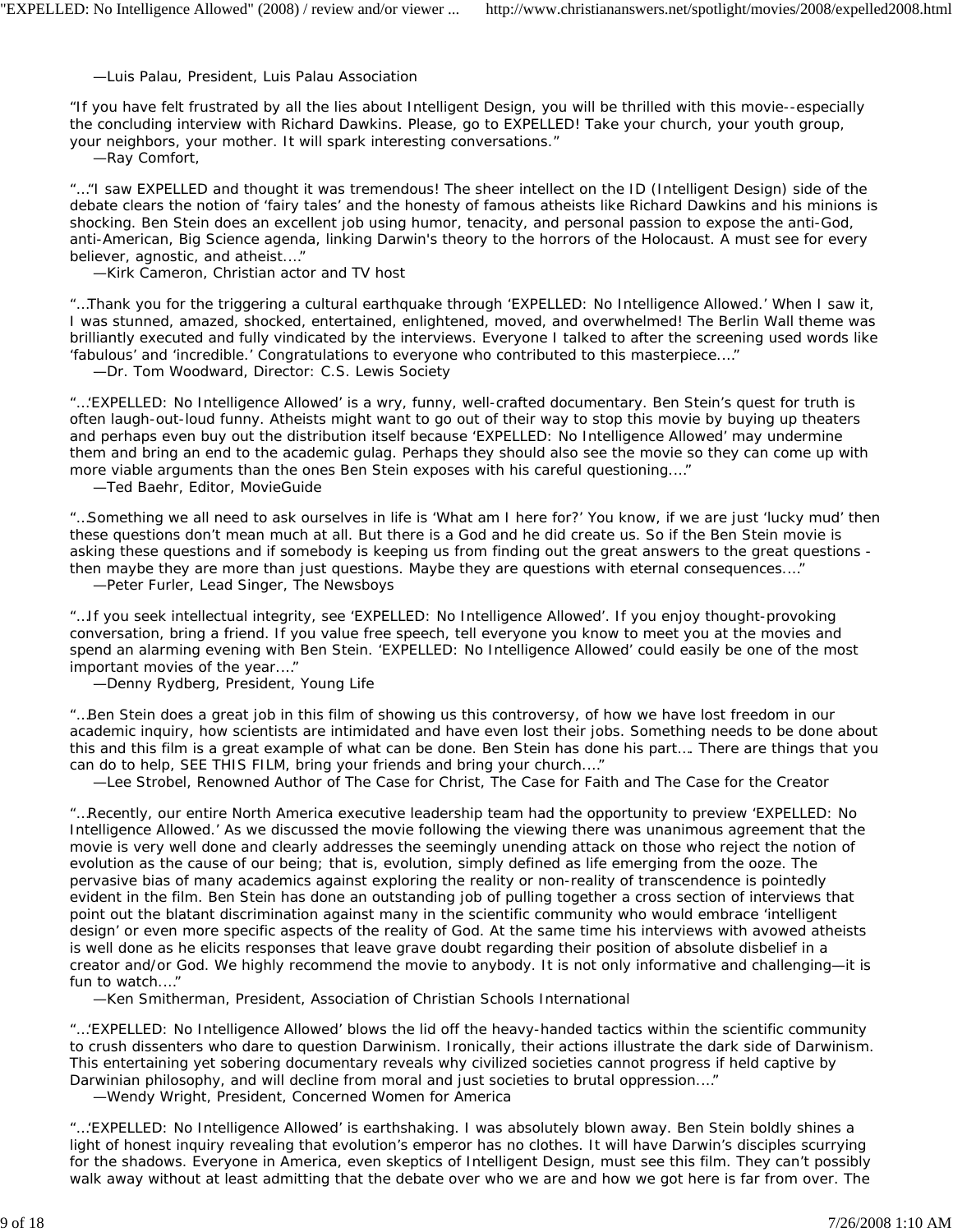controversy will be intense, so get ready for a rollercoaster ride.…" *—J. Matt Barber, Director for Cultural Issues, Concerned Women for America*

"…Comedian, raconteur, Ben Stein hit the nail right on the funny bone with 'EXPELLED: No Intelligence Allowed'. He presents a solid case for giving the theory of Intelligent Design a respected place in the classroom alongside Darwin's theory of Evolution. You can argue the two issues, but thinking people should agree that there is no place for censorship in our institutions of higher learning. I'd bet Dick Rolfe's money on this one!…" *—Dick Rolfe, Co-Founder and CEO, The Dove Foundation*

"…Ben Stein's 'EXPELLED: No Intelligence Allowed' packs a powerful and entertaining punch that will shake the foundations of Darwin's fortress within science and education. Those who are suppressing belief in God and trying to make materialism the law of the land should beware. Ben Stein is on a mission to stop the suppression, and millions of Americans are behind him.…"

*—Pat Robertson, Host, The 700 Club, Christian Broadcasting Network (CBN)*

"…'EXPELLED: No Intelligence Allowed' peels back the layers of academic veneer, exposing the evangelistic atheism at the heart of the public promotion of Darwinian evolution. This film should forever put to rest the idea that people who believe in intelligent design are ignorant Neanderthals. Rather, they are prominent, published scholars and scientists who dare to follow the evidence – even when it leads to the acknowledgement that this world did not arise merely by some random combination of time plus chance plus matter. They are scientists committed to the truth, even if it costs them their livelihoods. For those who think that the debate over Darwin has little impact outside high school classrooms, 'EXPELLED: No Intelligence Allowed' reveals Darwinism's deadly connection to Nazism and the modern-day push toward eugenics and euthanasia. Most importantly, 'EXPELLED: No Intelligence Allowed' echoes what many academics in my field (rhetoric) have discussed for years—scientists are storytellers. Darwinism is just a persuasively told story that is attempting to close the book on all alternatives. It is my fervent hope that 'EXPELLED: No Intelligence Allowed' ignites a long-overdue public debate over who gets to decide what counts as science. 'EXPELLED: No Intelligence Allowed' is the first salvo in that exchange; and it manages to make its point with style, humor, and an unwavering commitment to academic freedom. This film should be a group outing. Bring your friends, and prepare for a long-night's discussion once the credits roll.…"

*—Marc T. Newman, PhD, President, MovieMinistry*

"…In 'EXPELLED: No Intelligence Allowed,' Ben Stein shows us what happens when academic freedom takes a day off. We should all be listening.…"

*—Supreme Knight of the Knights of Columbus*

"…Embracing and endorsing chaos devalues all aspects of life. 'EXPELLED: No Intelligence Allowed' reveals that truth and scientific discovery has been disregarded by the guardians of atheistic Darwinism. Thank God for a few courageous individuals who dare to ask the difficult questions with no fear of the real answers.…" *—James Robison, Host of LIFE Today*

"…'EXPELLED: No Intelligence Allowed' is a powerful and riveting film which exposes the Darwinian cover-up of the alternative theory of intelligent design. The campaign of suppression against any rational alternative to evolution is real. With this film, however, evolution's monopoly on science is officially in jeopardy, and the secularists know it. That's why they already hate 'EXPELLED: No Intelligence Allowed,' and that's why every open-minded person will love it.…"

*—Rev. Donald E. Wildmon, Founder & Chairman of American Family Association*

"…We had a chance to see a private, pre-screening of Ben Stein's upcoming film, 'EXPELLED: No Intelligence Allowed'. The movie follows Ben's heroic and shocking journey in which he discovers that students, educators and scientists are being ridiculed and even fired – for the 'crime' of merely believing that there is Evidence of 'Design' in Creation (God), and that perhaps life is not just the result of accidental, random chance. The movie is powerful...shocking....intense....humorous at times....well worth seeing. This message must be given to the next generation or else....…"

*—Jack Brown, CEO, Capitol Prayer*

"…'EXPELLED: No Intelligence Allowed' offers a compelling examination of an important topic for everyone who values the freedom to explore ideas that challenge conventional wisdom. Ben Stein has given us a powerful documentary about the widespread repression of faith-friendly scientific scholarship. Along the way, he also makes a strong case for a return to civil discourse in a time when political correctness often overshadows the search for truth. 'EXPELLED: No Intelligence Allowed' is an engaging film that features a winning combination of humor and reason with just the right tone needed to bring its significant story to the worldwide audience.…" *—Ronald D. Ellis, Ph.D., President, California Baptist University*

"…Propaganda molds minds in a very direct way and that is the logjam in this situation, which the Ben Stein movie, 'EXPELLED: No Intelligence Allowed,' by being entertaining, seeks to break through. I wish it well – I hope under God it will have a great effect just at that point.…"

*—Dr J.I. Packer, Theologian*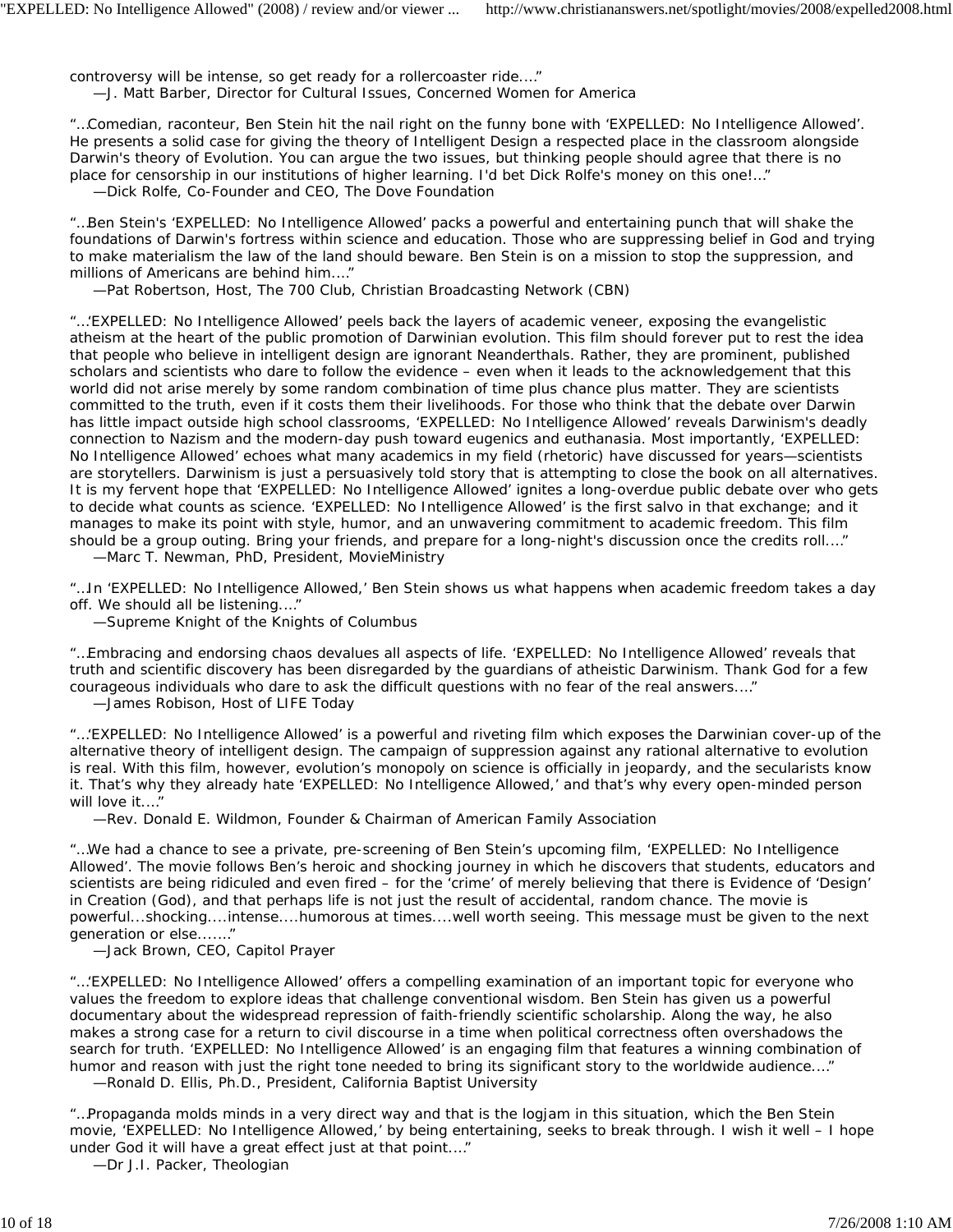"…Having worked with Ben Stein the columnist as far back as 30 years ago at the Los Angeles Herald Examiner, it was a special thrill to see him pick apart political correctness run amok in the science community. EXPELLED: No Intelligence Allowed is both an eye-opening documentary and riotous entertainment. It's what you would expect from Michael Moore after being injected with a truth serum.…"

*—Joseph Farah, Editor & CEO, WorldNetDaily.com*

"…Finally, someone has exposed the head-in-the-sand reaction of mainstream academia when it comes to intellectual honesty and the theological implications of modern science. This film is a wonderfully crafted gift to this needy culture. My only regret is that I didn't make this film!…" *—Ed Flanagan, Manitou Motion Picture Company, Ltd.*

"…It is an important, relevant issue that sits just under the surface for many people in this country and Ben Stein is shining a spotlight on Darwinism and all its faults. That is worthy of our time. Thanks, Ben.…" *—Neil Master, Master Asset Management*

"…I want to thank you for your film, 'EXPELLED: No Intelligence Allowed.' I appreciate that you took a thoughtful and sometimes humorous look at a very serious issue. In the cultural debate, there are few things more important than our concept of the origin of life, yet this very topic is suffering from the tyranny of censorship and honest argumentation and has been expelled from the classrooms and laboratories. Honest people have no fear of the truth. Your movie raises the question, 'Why would there be such opposition to the idea of Intelligent Design?' For those who rejoice in the truth, there is nothing to lose! If ID is wrong, a healthy debate will point out its errors and if there are holes in Darwin's theories, then an honest critique will only bring us closer to the truth. 'EXPELLED: No Intelligence Allowed' is a great first step in tearing down the wall and bringing honest, vigorous debate back to the academies.…"

*—Curtis Martin, President-Fellowship of Catholic University Students*

"…It is rare to find a movie that is entertaining, educational and motivational, but that is exactly what you get with Ben Stein's documentary, 'EXPELLED: No Intelligence Allowed'. Ben puts on his sneakers and interviews highly qualified scientists, academics and journalists who have had their careers ruined because they dared to question the modern day creation story of Darwinian evolution. Equally revealing are Ben's interviews with the leading academics behind the Darwinian establishment such as Richard Dawkins, Daniel Dennett, William Provine and PZ Myers. This movie only samples the tip of the iceberg of academic and intellectual persecution in the land of 'freedom' and may trigger a cultural revolution as more people are emboldened to tell their story and make a stand.…"

*—Dennis Wagner, Executive Director Access Research Network*

"…As a media literacy education specialist and film/television reviewer, I encourage critical thinking, that is, the questioning of the status quo in all academic fields and aspects of political and public life, religion, science, technology, the arts and culture. The spirit of inquiry and its concrete expression is essential for democracy to thrive. If this film respects every human person's ability to think and to question, thereby promoting our search for truth and meaning, it will renew the debate about academic freedom by initiating a dialogue that inherently respects the dignity, freedom, beliefs and opinions of all those who sit around the table - and beyond it.…"

*—Sister Rose Pacatte, FSP Director, Pauline Center for Media Studies*

"…'EXPELLED: No Intelligence Allowed' has the potential to blow the discussion about Intelligent Design wide open in our culture. Ben Stein's humor and wit entertain, inform and challenge. It's high time someone called the academic establishment out on this issue. Every high school and college student (and their parents) need to see this movie!…"

*—Greg Stier, Founder & President, Dare 2 Share Ministries*

"…I highly recommend Ben Stein's upcoming film 'EXPELLED: No Intelligence Allowed.' We have personally met with Ben and have screened 'EXPELLED: No Intelligence Allowed,' and we found it to be compelling, insightful and entertaining. 'EXPELLED: No Intelligence Allowed' has the potential to generate a major debate in the public square which could affect positive change for the vast majority of Americans who believe that faith and science can co-exist, and that true science points to the existence of our Creator. Pastors, teachers, and other leaders must be educated on these issues in order to educate those whom they lead. In addition, the film can be used by Christian students to dialog and witness to friends about God's involvement in creation and His love for all of us who He created. I encourage you to see the film when it hits America's movie theaters in April and to invite others to join you.…"

*—Rev. Paul Cedar, Chairman, Mission America Coalition*

"…Ben Stein did a great thing by combining several key issues into his movie 'EXPELLED: No Intelligence Allowed'. Free speech and free thinking are at risk and so these have to be mentioned with regards to a discussion of intelligent design and life's origin. But further, can we be free to explore issues in the public classrooms today. What if science data reveal something about our origins and THAT tells us something smart about how we got here. As a Ph.D. biologist I'm thrilled to see that we can challenge long standing dogma and set the record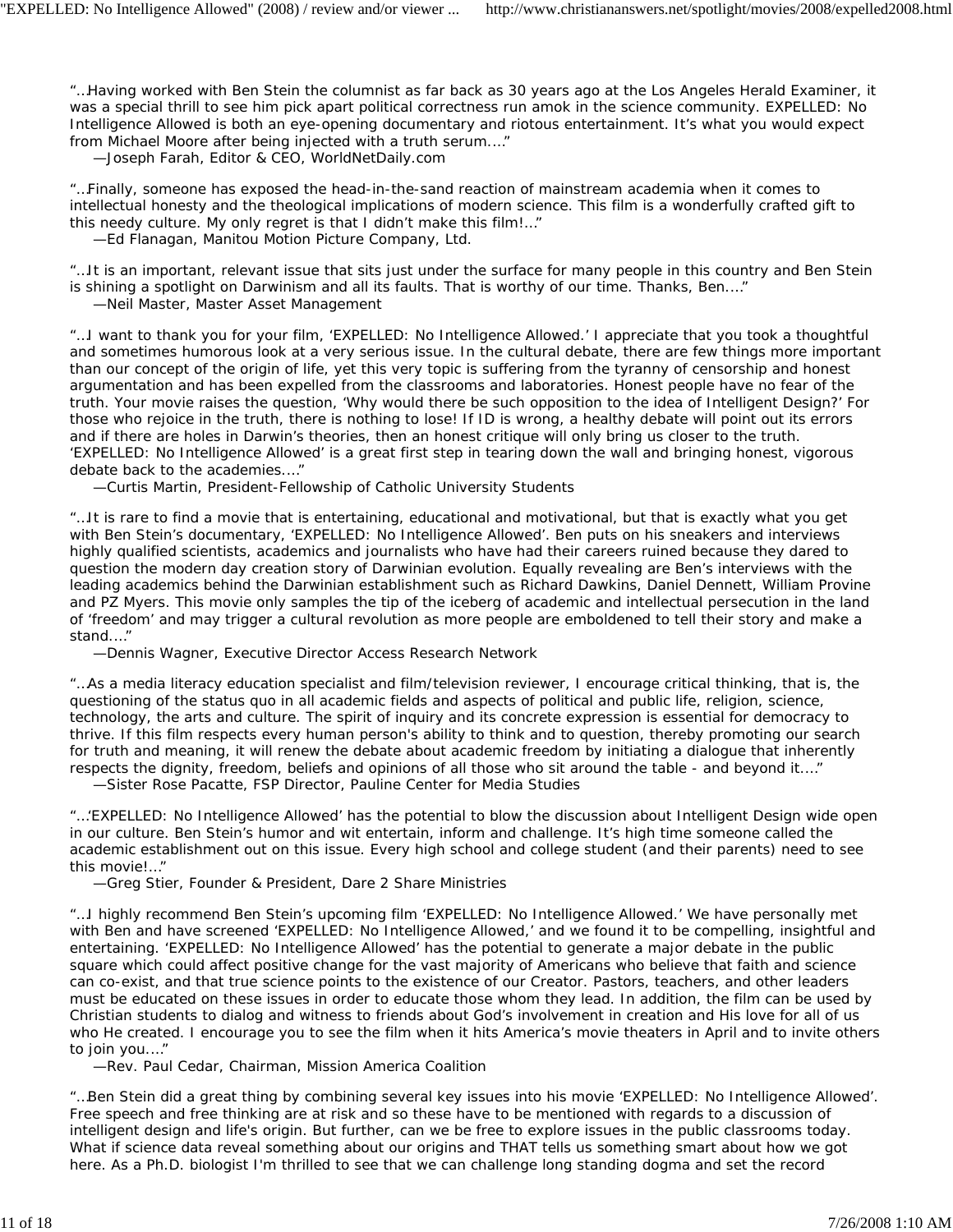straight. Did Darwin have an electron microscope? Did he analyze the genetic code? Did he ever in his wildest imagination think of the inner workings of a plant or animal cell as a micro-factory made of intricate micro machines? No, Darwin couldn't, but we have the evidence today. And Ben Stein has sent us a chilling wake up call. If we don't listen, we should all move back into the dark ages of the Berlin era, live behind a wall, trapped from attaining true freedom. It's time to put intelligence back into an objective look at what the data tell us. It's time to open the dialog in the classrooms. The time has come ... thanks Ben!…"

*—Dr. T. Peterson, Silver Spring, MD*

"…This was the most interesting and eye opening film I have seen in a decade. Ben Stein has some tough skin to put his neck on the line like this. I love it. This film is amazing.…"

*—Brock Gill, Illusionist/TV host for Discovery Channel's documentary series "The Miracles of Jesus"*

"…'EXPELLED: No Intelligence Allowed' is a documentary that deals with two issues: academic freedom and intelligent design. It does an excellent job of showing how professors in academia and journalists in the media find themselves 'expelled' if they even give a hearing to intelligent design. It also provides a concise and accurate picture of the research behind intelligent design. As a talk show host I am often frustrated by scientists who cannot communicate clearly. And as someone who has been writing about the origins debate for over 30 years ago, I have been frustrated about many presentations that are not accurate. 'EXPELLED: No Intelligence Allowed' avoids both of those mistakes and clearly informs the audience about the nature of this debate.…"

*—Kerby Anderson, National Director of Probe Ministries and Host of Point of View radio talk show*

"…It was fantastic! Thanks so much for inviting me. I was very impressed with the message and how it was handled and how the audience with many non-believers reacted so positively to the movie. [I talk to several people who clearly were Christian or even religious.] I have already started getting the word out at MBC. I talked about it in two large classes on Sunday (about 100 people) and will talk about it again this weekend at a Social (about 150 people). I will also let our Apologetics group know for Creation.…"

*—Joseph Bardwell, Head of "In Jesus Name Ministries"*

### **Production Information**

There is a nation today in which scientists are being silenced and ousted, in which teachers and professors teach a theory as indisputable fact. No, this isn't a Third World dictatorship, it's America, as recorded in Ben Stein's controversial, satirical and entertaining documentary "EXPELLED: No Intelligence Allowed."

Stein, the well-known television personality, actor and former White House presidential speechwriter, takes a journey across America and to Europe to explore the debate between proponents of intelligent design and Darwinian evolution. What he discovers is an elitist scientific establishment that has traded in its skepticism for dogma.

Even worse, Stein uncovers a long line of scientists and philosophers who have had their reputations destroyed and their careers ruined by a scientific establishment that allows absolutely no dissent from Charles Darwin's theory of random mutation and natural selection. What freedom-loving American wouldn't be outraged? Says Stein, who is also a lawyer, economist, author and social commentator,

"Big Science in this area has lost its way. Scientists are supposed to be allowed to follow the evidence wherever it may lead, no matter what the implications are. Freedom of inquiry has been greatly compromised, and this is not only anti-science, it's anti-American."

Hosted and co-written by Stein, "EXPELLED: No Intelligence Allowed" is a Premise Media Corporation presentation of a Rampant Films Production. It is directed by Nathan Frankowski, co-written by Kevin Miller and produced by Logan Craft, Walt Ruloff and John Sullivan. The associate producer is Mark Mathis. "EXPELLED: No Intelligence Allowed" is being marketed by Motive Entertainment, which has spearheaded the grassroots marketing for blockbusters like "The Passion of the Christ," "Polar Express" and "The Chronicles of Narnia," and is being distributed by Rocky Mountain Pictures. The film is rated PG.

#### *INTELLIGENT DESIGN*

"EXPELLED: No Intelligence Allowed" uncovers that educators and scientists are being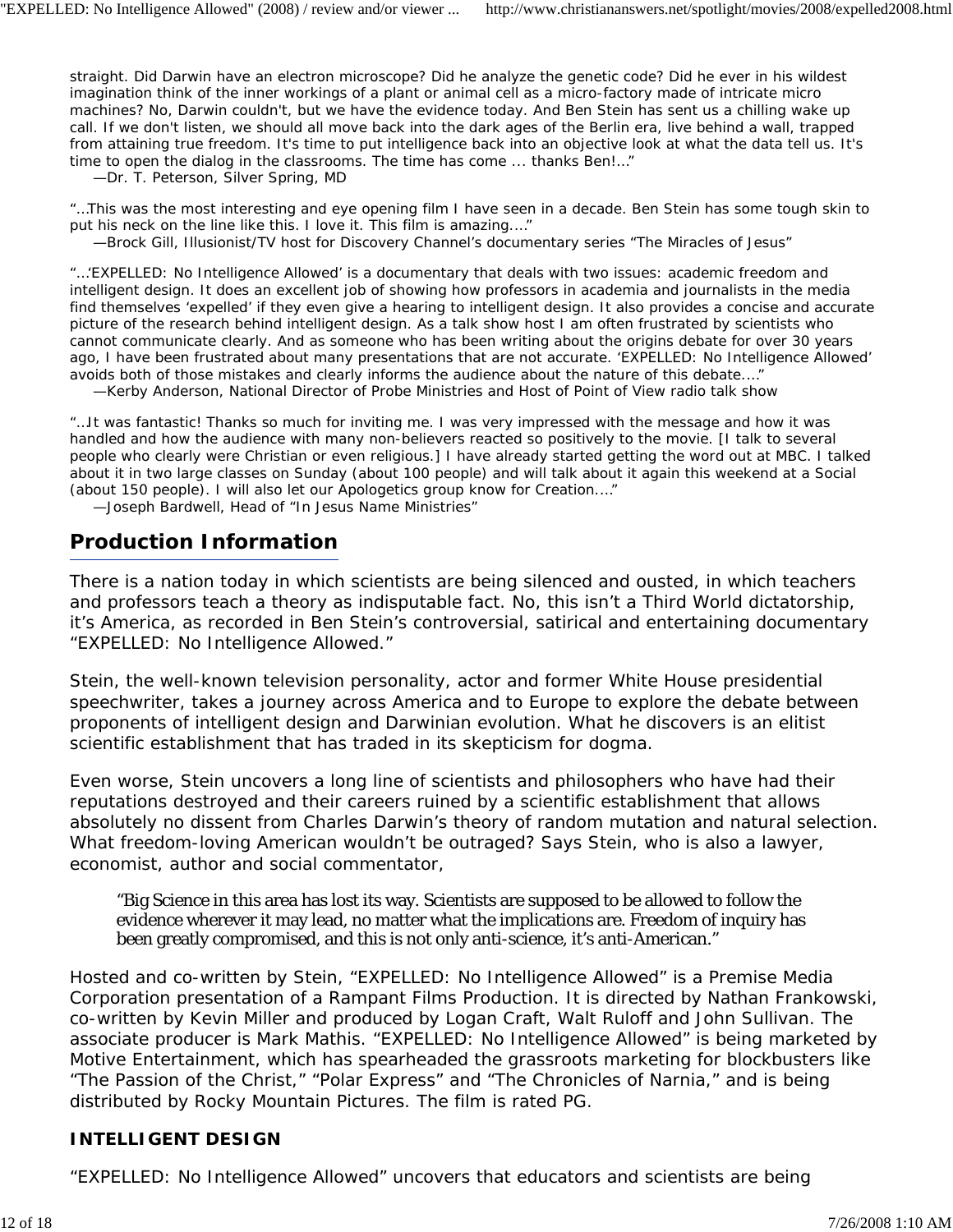ridiculed, denied tenure and even fired in some cases for believing there is evidence of intelligent design in nature, challenging the idea that life is the result of random chance. What is intelligent design? It is a theory that attempts to empirically detect if the apparent design in nature acknowledged by virtually all biologists is genuine design or the product of an intelligent cause. Darwinists, on the other hand, believe that all the myriad forms of life are the product of an undirected process: natural selection of the fittest acting on random mutations within organisms.

This documentary rejects the notion that the case is closed in favor of Darwinism and exposes the widespread persecution of scientists and educators who are pursuing legitimate, opposing scientific views to the reigning orthodoxy. At stake are two very consequential views of existence: Is life intelligently designed and purposeful? Or is it random and purposeless?

Despite the seriousness of its topic, this is no boring academic thesis but a lively, entertaining and often humorous film that goes far beyond the static talking-heads format one might expect. Director Nathan Frankowski said,

"We didn't want to take ourselves too seriously. But at the same time when we needed to be serious, we were."

#### *THE EXPELLED*

The creators of "EXPELLED: No Intelligence Allowed" crossed the globe over a two-year period interviewing scores of scientists, doctors, philosophers and public leaders on both sides of the divide. Among them is Richard Sternberg, a double Ph.D. biologist who allowed a peer-reviewed research paper describing the evidence for intelligence in the universe to be published in the scientific journal Proceedings of the Biological Society of Washington.

Not long after publication, officials from the Smithsonian Institution, where Sternberg was a research fellow, and the National Center for Science Education began a coordinated smear and intimidation campaign to get the promising young scientist expelled from his position. The NCSE is, according to its website, a "nationally recognized clearinghouse for information and advice to keep evolution in the science classroom and 'scientific creationism' out."

This attack on scientific freedom was so egregious that it prompted a Congressional investigation and report entitled Intolerance and the Politicization of Science at the Smithsonian, spearheaded by Rep. Mark Souder, Republican from Indiana, who was also interviewed for the film. The Smithsonian failed to respond to repeated requests for an interview and ejected the "EXPELLED: No Intelligence Allowed" crew from its buildings and front steps when they showed up to pursue the issue.

Stein also interviewed other scientists such as astrobiologist Guillermo Gonzalez, who was denied tenure at Iowa State University in spite of his extraordinary record of achievement. Gonzalez made the mistake of documenting the design he had observed in the universe.

There are others, such as Caroline Crocker, a brilliant biology teacher at George Mason University who was forced out of the university for briefly discussing problems with Darwinian theory and for telling the students that some scientists believe there is evidence of design in the universe. The list goes on and on, including some who agreed to be interviewed only if they could remain anonymous and be filmed in silhouette for fear of being stigmatized by their colleagues.

Unlike some other documentary films, "EXPELLED: No Intelligence Allowed" doesn't just talk to people representing one side of the story. The film interviews scientists such as Richard Dawkins, author of *The God Delusion*; P.Z. Myers, influential biologist and atheist blogger;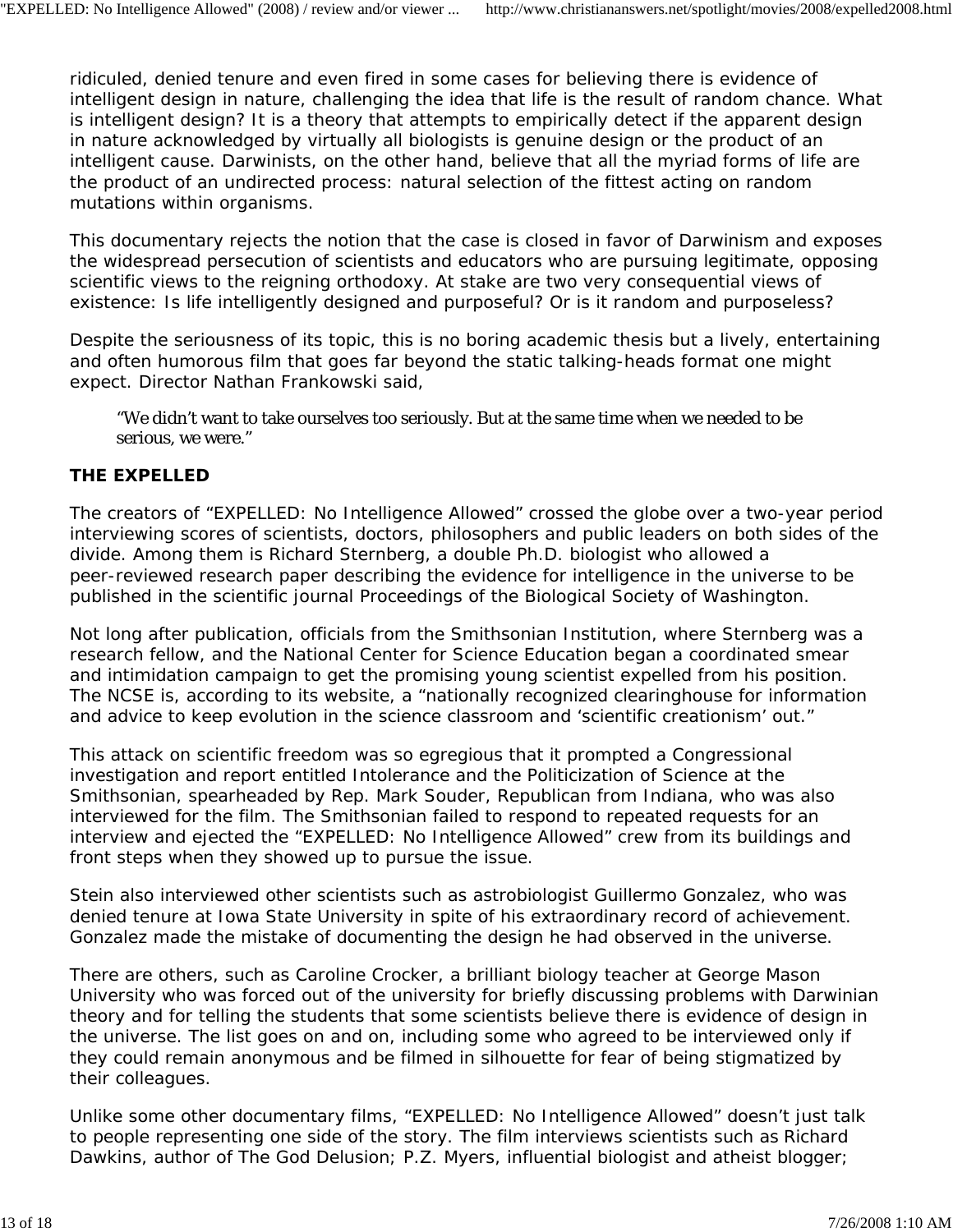and Eugenie Scott, head of the National Center for Science Education. Others interviewed include Christopher Hitchens, author of *God Is Not Great: How Religion Poisons Everything*, who says the only thing intelligent in intelligent design is its name, and Michael Shermer, publisher of *Skeptic* magazine, who is, not surprisingly, skeptical that scientists are in fact being persecuted for not strictly hewing to the Darwinian line.

(Some interviewees who could not be included "EXPELLED: No Intelligence Allowed" for reasons of space will be included in the DVD release.)

Walt Ruloff, co-founder of Premise Media and one of the film's producers explains:

"In 'EXPELLED: No Intelligence Allowed,' we don't resort to manipulating our interviews for the purpose of achieving the shock effect, something that has become common in documentary film these days. People will be stunned to actually find out what elitist scientists proclaim, which is that a large majority of Americans are simpletons who believe in a fairy tale. Premise Media took on this difficult mission because we believe the greatest asset of humanity is our freedom to explore and discover truth."

# *GENESIS OF "EXPELLED"*

"EXPELLED: No Intelligence Allowed" began with an observation made by Ruloff, a successful computer software entrepreneur who comes from a high-tech world in which innovation is constant and eagerly sought. In stark contrast, he noticed, the scientific and academic communities were deeply resistant to innovation, in this case innovation that might revise Darwin's theory that random mutation and natural selection drive all variation in life forms. To explore this phenomenon, he joined with Logan Craft, a businessman, producer and social commentator with a media background, and John Sullivan, a successful music and commercial producer, to produce "EXPELLED: No Intelligence Allowed." Craft became interested in the project because…

"I knew that this issue of evolution was foundational, it was the backdrop to a lot of other discussions that revolved around who we are as people, what our identity is, where do we draw an understanding of who were are and what our value and significance are. These questions are answered very differently by secularists and people who hold religious beliefs."

Sullivan, who had a long-term philosophical interest in evolution, also saw the documentary's commercial appeal.

"When we started, we didn't know which way the film was going to go because it's unscripted, but we did know that this was an issue that the faith-based community was always engaged in. We're hoping that it takes root in that community, which is a very large market, but it doesn't just relate to the faith-based markets. We also have seen good response from the college age group and across the board."

Having determined to make the documentary, the producers went looking for someone to carry the film as its host and guide…

"someone who was smart and funny with high credibility and who was willing to go on a journey," Craft said.

They arranged a meeting with Ben Stein and "within the first few minutes of meeting Ben, he said, 'Sign me up, where do we go?'"

Stein proved to be incisive, humorous and as demanding an interviewer of intelligent design



Producer Walt Ruloff



Producer A. Logan Craft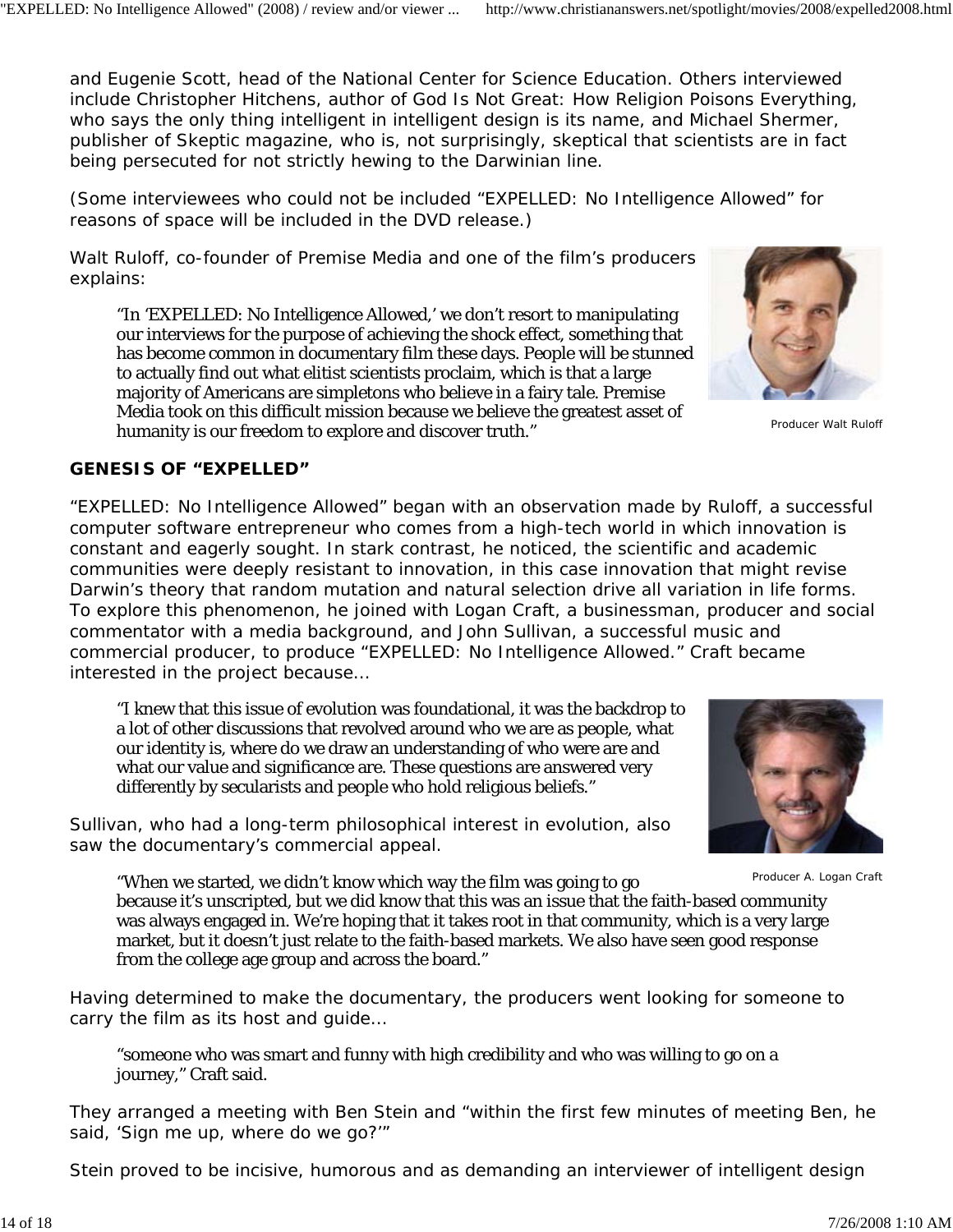proponents as he was of evolutionists. Director Frankowski said,

"He wasn't going to take the intelligent design side just because this is what the movie is about. Even when he interviewed ID guys he was kind of hostile to them. He wanted to put the heat on them and see if they could come out of the fire."

When Frankowski came aboard the production, he admitted that he was a little worried at first.

"I didn't know what kind of movie they wanted me to make. I told John (Sullivan) that I didn't want to make a right-wing propaganda piece or an agenda piece. I wanted to honestly explore the issue and be open to whatever we found, and he assured me that he was open to that.

Ultimately this film is about freedom. I don't want it to be about one side or the other. It's not about right or wrong, but it's about the freedom to pursue a line of thought."

Echoing that though, Craft said:

"The film is about the issue of freedom of inquiry and freedom of speech in the United States and in the worldwide scientific and educational communities. And the film takes on that issue through the lens the controversy of evolution."

#### *ABOUT THE PRODUCTION*

Filming began in the summer of 2006 when the "EXPELLED: No Intelligence Allowed" crew traveled to Oxford, England to interview Richard Dawkins, author, Oxford University professor and prominent atheist, and John Lennox, a mathematician and author who lectures on science and religion at Oxford. It was the first stop on a two-year journey that would take the filmmakers all over the United States and Europe. Among its U.S. locations were Washington, D.C., California, Texas, Florida, Iowa, Virginia, Washington and New York.

In Europe, "EXPELLED: No Intelligence Allowed" traveled to Berlin; London; Paris; Venice; Oxford; Kent, where Charles Darwin had his home and wrote On the Origin of Species by Means of Natural Selection; Dachau, the infamous Nazi concentration camp in Germany; and Hadamar, also in Germany, where the Nazis pursued the now-discredited theory of social Darwinism through a eugenics program that exterminated physically and mentally disabled people.

One of the central motifs of the film is the Berlin Wall, which was built in 1961 by the East German Communist government to keep its citizens from escaping to the West and to limit the infiltration of ideas from West into East Germany. For the filmmakers, the wall is a metaphor for the barrier that the scientific community has erected to lock out any new, non-Darwinian ideas concerning evolution and intelligent design.

The film's credits are incorporated into archival footage of the Berlin Wall's construction, and Stein interviews mathematician, philosopher and intelligent design proponent David Berlinski in front of a remnant of the barrier, which was torn down in 1989. The film ends by pairing President Ronald Reagan's speech in Berlin in 1987, in which he famously said: "Mr. Gorbachev, tear down this wall," with Ben Stein's call for the scientific and educational communities to tear down the walls of orthodoxy that prevent a balanced exploration of the origins of life.

Director Frankowski wanted this film to have a unique visual energy that other documentaries don't have. One challenge, he said, was that most of his subjects are scientists who lack the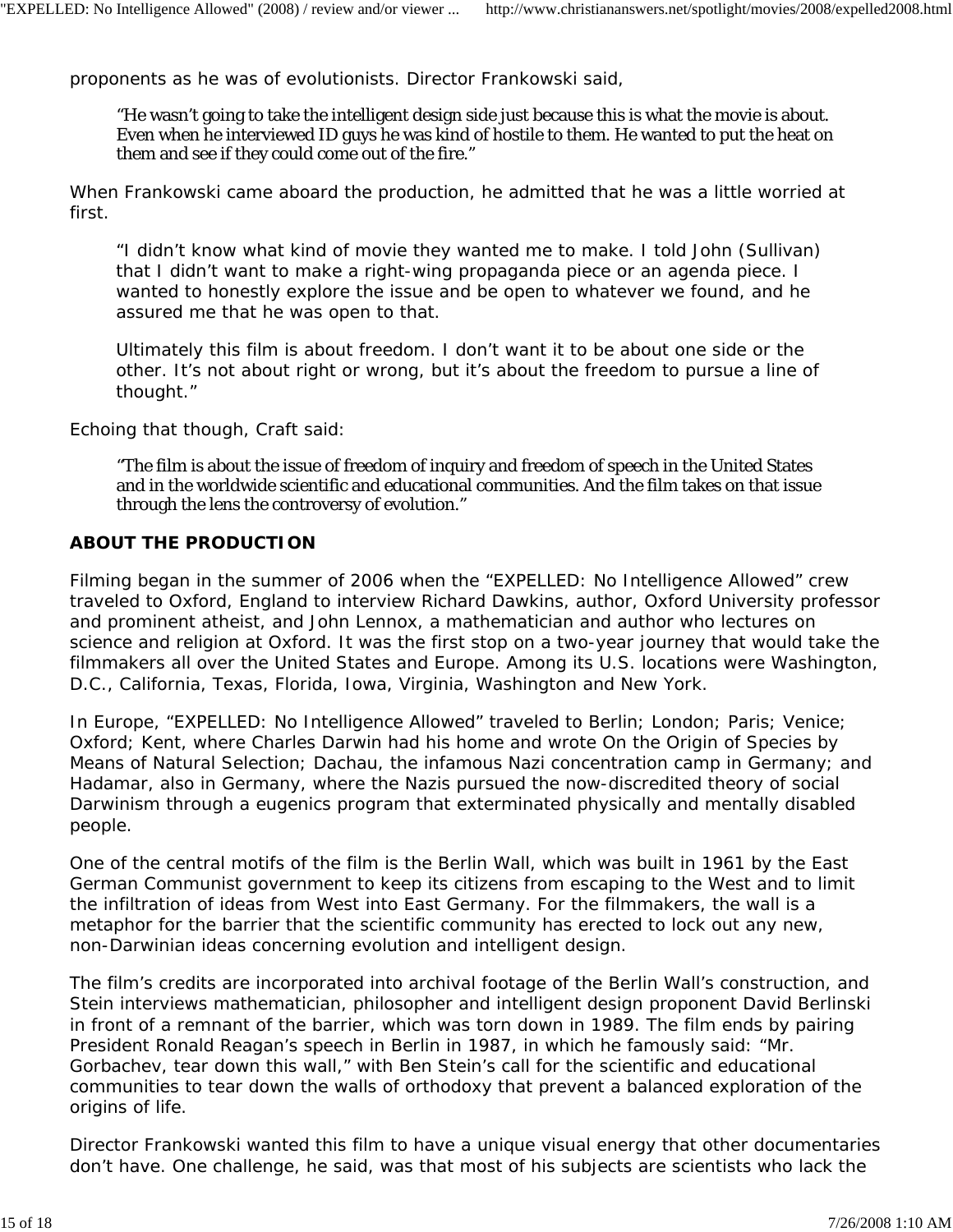on-screen vibrancy that a movie star would have. "What they're saying is really interesting," Frankowski said, "but how do we bring that energy to the screen? So I wanted to use the camera to bring out the energy" that the interviewees didn't necessarily display on their own.

One way to accomplish this was his use of multiple high-definition cameras to shoot interviews.

"I wanted to have multiple cameras to pick up different moments and angles. We had a lot of tight shots on people's faces to really feel the emotion. At the same time we could focus on other things -- what their hands were doing, were they twitching, for example."

He also shot through doorways, books on a library shelf and other framing devices "so you have a sense that you're spying, that you're not supposed to be hearing these kinds of things. And it worked."

In addition, cameraman Ben Huddleston created a piece of equipment called the High Roller that added motion to the image. A variation on the dolly, it mounted a camera on what looked like a mini-skateboard running along small four-foot rails that sat on top of the camera tripod. "It enabled us to give a little motion to the interviews, to keep things fluid and intense," Frankowski said.

The quest for movement and energy continued in the post-production phase as well, when Frankowski and Editor Simon Tondeur created montages and incorporated archival images from B&W '50s educational films to humorous effect.

A high point in the production for Frankowski came near the end of filming, in the beautiful cathedral-like space of the Natural History Museum in London, home to the Darwin Center and repository of specimens collected by Darwin himself. Associate producer Mark Mathis was able to have the museum closed to visitors during the filming. It was here that Stein was filmed walking somberly through the exhibition halls reflecting on the journey that he had taken. The very next day the museum was the site of the climactic meeting of minds between Stein and Richard Dawkins. Frankowski said,

"Throughout the production we were waiting for these two sides to collide. Our two power players were coming together, and it was a great interview. There was respect on both sides."



# **About Ben Stein**

Ben Stein has had what may be the most diverse career of any public personality now working, to which he is adding up to the present day. To start with, he is a *New York Times* columnist on economics and business, a regular commentator on CBS Sunday Morning and a very frequent commentator on Fox News and CNN. He was for 860 episodes the Emmy-winning host of the multi-Emmy Award–winning (eight, since it first aired in 1997) game show, *Win Ben Stein's Money*, on Comedy Central, as well as the Comedy Central talk show, "Turn Ben Stein On."

Stein is a native of Washington, D.C., and grew up in Silver Spring, Maryland, where he attended school with future notables Sylvester Stallone, Carl Bernstein, Goldie Hawn, and Connie Chung. Stein's father was the well-known economist and public policy commentator and wit, Herbert Stein.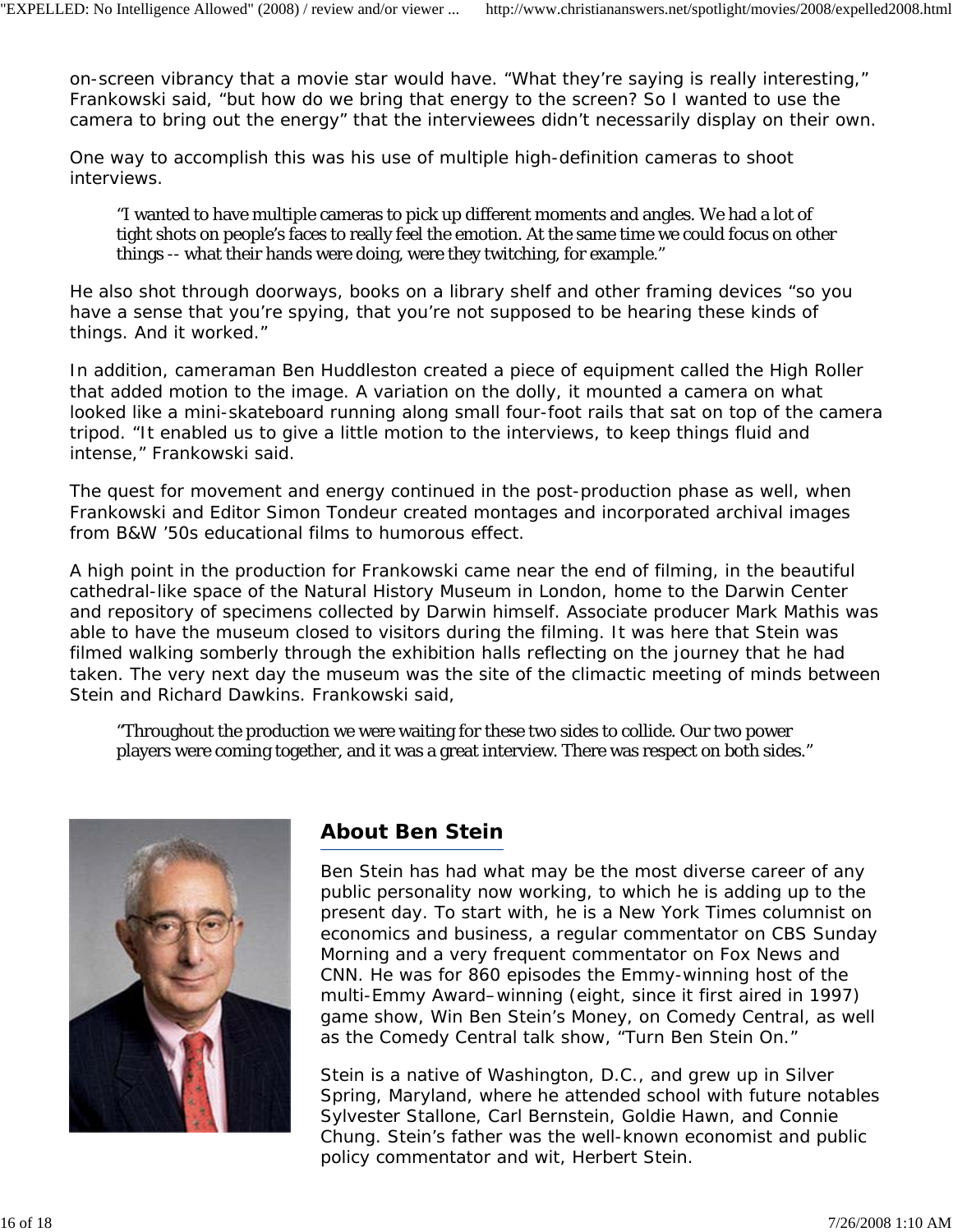Stein is a graduate of Columbia University's undergraduate college, where he earned a B.A. in 1966, with honors in economics. In those years, he was active in the civil rights movement, working in many locales to enfranchise African-Americans as voters and to secure equal rights for them under law. After college, he worked for a year as an economist with the Department of Commerce, and then graduated from Yale Law School in 1970 as valedictorian of his class (by election of his classmates). He has served as a poverty lawyer; a trial lawyer in false and deceptive advertising cases; and as a teacher educating students about the political and social content of film and TV at American University in Washington, D.C., the University of California at Santa Cruz, and at Pepperdine Law School, where he also taught securities law for five years.

In 1973, Stein became a speechwriter for Richard Nixon at the White House and then continued that work for Gerald Ford when he became President. Stein became a columnist for the Wall Street Journal in 1974. In 1976, he moved to Hollywood where he became a screenwriter, TV writer, novelist, and syndicated columnist. He worked for Norman Lear's Tandem/TAT production company, where he helped to create the cult hit "Fernwood 2Night." He is the author of 23 books, including the acclaimed diary of his first year in Hollywood, DREEMZ, the analysis of the political attitudes of Hollywood; *The View from Sunset Boulevard*, the tale of drug addiction and ambition in Los Angeles; and *'Ludes*, on which the movie "The Boost" was based. He has also written extensively about personal and financial self-help issues in the classic, *Bunkhouse Logic*; and a guide to economic success over a lifetime, *Financial Passages*. Most recently, Stein has authored a book about the trials and triumphs of being a father of a young son. The book is called *Tommy and Me*.

He is also the author of the humorous best sellers, *How To Ruin Your Life*, *How to Ruin Your Love Life* and *How to Ruin Your Financial Life*. These humorous self-help books are already cult classics.

Stein is the writer of the outline for the ABC miniseries "Amerika," and is also the author of the outline and the producer of the esteemed television movie "Murder in Mississippi," about the martyred civil rights workers Goodman, Chaney, and Schwerner. Stein has also written extensively about financial fraud and ethical duties in finance—mostly for *Barron*'s, but also in a book about the Milken/Drexel fraud, *A License to Steal*; for a financial Web site called TheStreet.com; for *New York* magazine; and for the *New York Times Magazine*, among other publications.

In 1986, Stein became an "actor," when he played a teacher with a monotonous tone of voice in the classic comedy hit "Ferris Bueller's Day Off." He was a recurring character, also playing a teacher, in "The Wonder Years" for three years, and has appeared in about 30 movies and TV series. He is a frequent speaker to university and business groups, where he combines his comedic abilities with his political and economic insights and blends them into an appeal for a rebirth of devotion to those closest to us.

Stein lives in Beverly Hills, California, with his wife, Alexandra; his son, Thomas; and many dogs and cats. He is very active in fund-raising for animal rights and children's rights charities in Los Angeles and throughout the country.



# **Producer Bios**



**John Sullivan**—Mr. Sullivan's introduction to the entertainment industry came through the live music industry where he provided